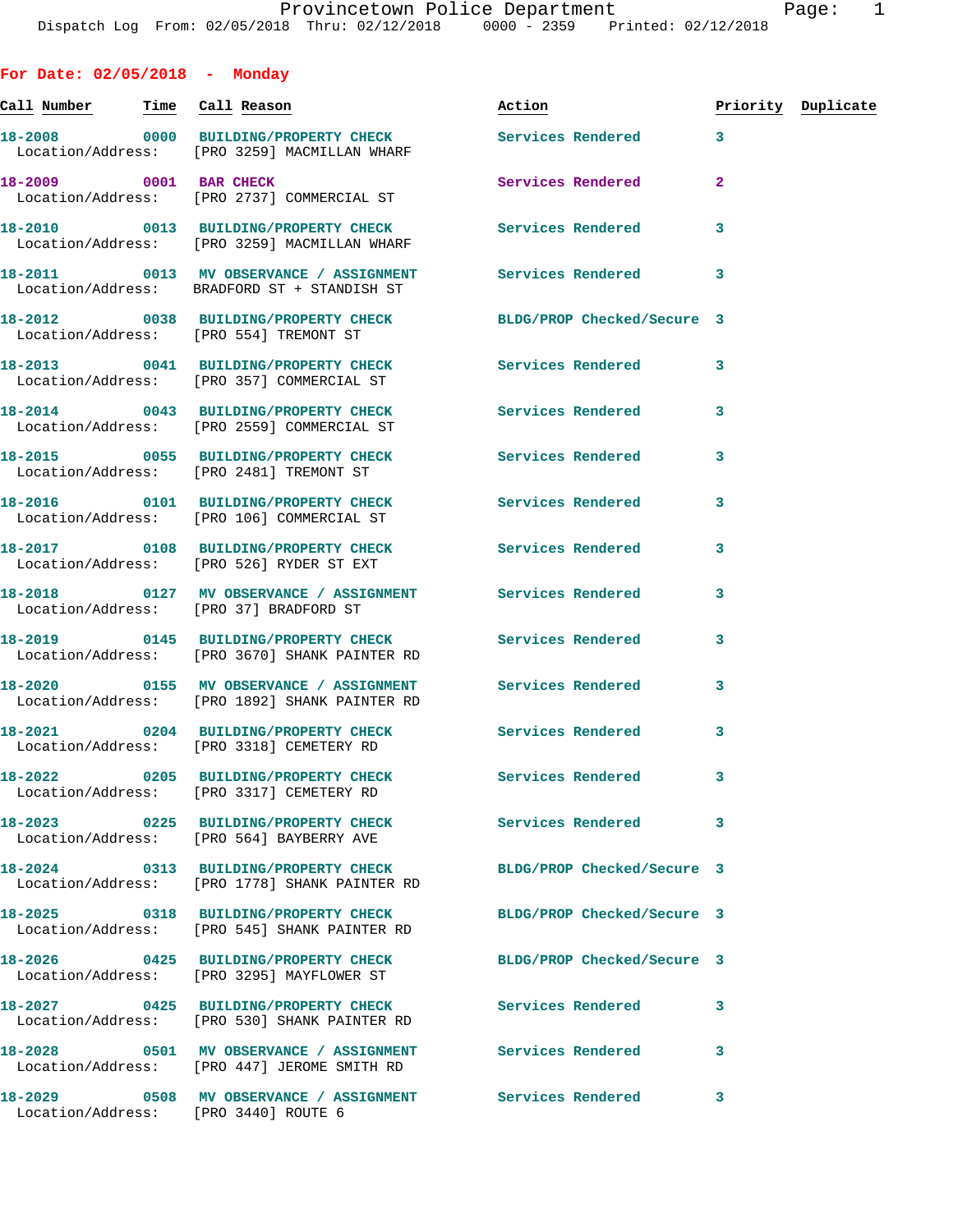| Location/Address: [PRO 3287] ROUTE 6                                                        | 18-2030 0602 BUILDING/PROPERTY CHECK Services Rendered 3                                                        |                            |                         |
|---------------------------------------------------------------------------------------------|-----------------------------------------------------------------------------------------------------------------|----------------------------|-------------------------|
| Location/Address: ROUTE 6 + SNAIL RD                                                        | 18-2031 0759 MV OBSERVANCE / ASSIGNMENT Services Rendered                                                       |                            | $\overline{\mathbf{3}}$ |
| 18-2032 0810 MV STOP<br>Location/Address: [PRO 2518] ROUTE 6<br>Refer To Citation: 18-94-CN |                                                                                                                 | <b>VERBAL WARNING</b>      | 3                       |
|                                                                                             | 18-2033 0820 PARK, WALK & TALK<br>Location/Address: [PRO 569] WINSLOW ST                                        | <b>Services Rendered</b>   | $\overline{2}$          |
| Location/Address: [PRO 2521] ROUTE 6                                                        | 18-2035 0909 MV OBSERVANCE / ASSIGNMENT Services Rendered                                                       |                            | $\mathbf{3}$            |
|                                                                                             |                                                                                                                 |                            | 3                       |
| Location/Address: ROUTE 6                                                                   | 18-2037 0946 MV OBSERVANCE / ASSIGNMENT Services Rendered                                                       |                            | 3                       |
|                                                                                             | 18-2038 0956 BUILDING/PROPERTY CHECK<br>Location/Address: [PRO 2540] RACE POINT RD                              | <b>Services Rendered</b>   | 3                       |
|                                                                                             | 18-2039 1001 PARK, WALK & TALK<br>Location/Address: [PRO 105] COMMERCIAL ST                                     | Services Rendered          | $\mathbf{2}$            |
| 18-2040 1011 MV STOP<br>Location/Address: [PRO 521] ROUTE 6<br>Refer To Citation: R8381493  |                                                                                                                 | Citation / Warning Issue 3 |                         |
|                                                                                             | 18-2042 1101 BUILDING/PROPERTY CHECK Services Rendered 3<br>Location/Address: [PRO 3259] MACMILLAN WHARF        |                            |                         |
|                                                                                             | 18-2043 1312 MV OBSERVANCE / ASSIGNMENT Services Rendered 3<br>Location/Address: PROVINCE RD + SHANK PAINTER RD |                            |                         |
|                                                                                             | 18-2044 1316 MEDICAL EMERGENCY<br>Location/Address: [PRO 440] HARRY KEMP WAY                                    | Transported to Hospital 1  |                         |
| 18-2046 1331 MV STOP<br>Location/Address: ROUTE 6<br>Refer To Citation: 18-95-CN            |                                                                                                                 | <b>VERBAL WARNING</b>      | 3                       |
| Location/Address: [PRO 521] ROUTE 6                                                         | 18-2047 1347 BUILDING/PROPERTY CHECK                                                                            | Services Rendered          | 3                       |
| 18-2048   1354   ALARM - GENERAL                                                            | Location/Address: [PRO 3364] HARBOUR DR                                                                         | No Action Required         | 3                       |
|                                                                                             | 18-2049 1402 BUILDING/PROPERTY CHECK<br>Location/Address: [PRO 3163] WINTHROP ST                                | <b>Services Rendered</b>   | 3                       |
|                                                                                             | 18-2051 1523 PARK, WALK & TALK<br>Location/Address: [PRO 105] COMMERCIAL ST                                     | Services Rendered 2        |                         |
| 18-2053 1554 MV STOP<br>Location/Address: [PRO 2521] ROUTE 6<br>Refer To Citation: R7274489 |                                                                                                                 | Citation / Warning Issue 3 |                         |
| Location/Address: [PRO 2513] ROUTE 6                                                        | 18-2052 1555 MV OBSERVANCE / ASSIGNMENT Services Rendered                                                       |                            | $\sim$ 3                |
| Location/Address: [PRO 94] BRADFORD ST                                                      | 18-2055 1647 MV OBSERVANCE / ASSIGNMENT Services Rendered                                                       |                            | 3                       |
| 18-2056 1652 MV STOP<br>Refer To Citation: 18-96-CN                                         | Location/Address: [PRO 399] COMMERCIAL ST                                                                       | <b>VERBAL WARNING</b>      | 3                       |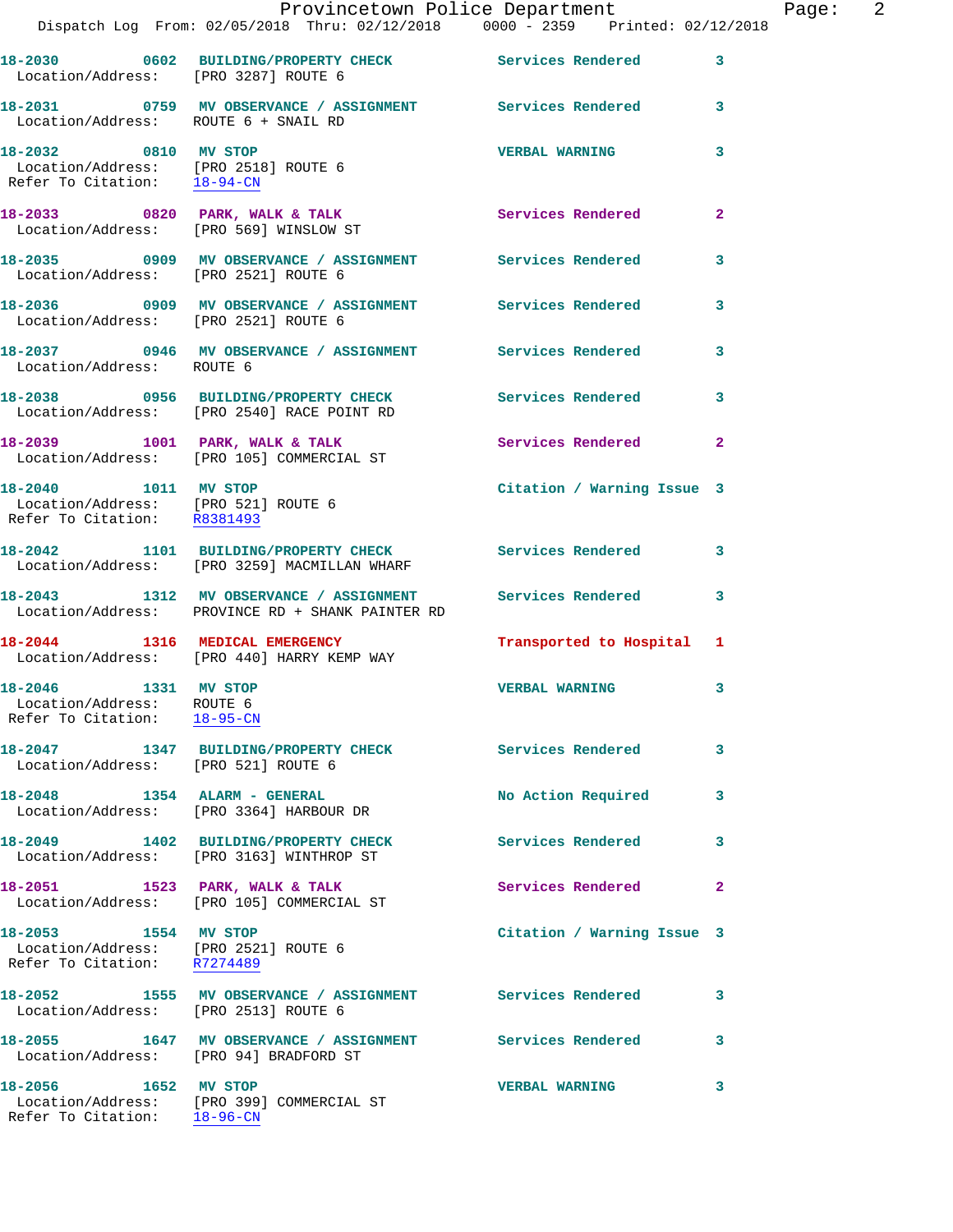|                                    | Dispatch Log From: 02/05/2018 Thru: 02/12/2018 0000 - 2359 Printed: 02/12/2018                                  |                            |              |
|------------------------------------|-----------------------------------------------------------------------------------------------------------------|----------------------------|--------------|
| Location/Address: TIN PAN ALLEY RD | 18-2057 1709 BUILDING/PROPERTY CHECK Services Rendered                                                          |                            | 3            |
|                                    | 18-2058    1800    911 - GENERAL<br>Location/Address: [PRO 1198] BRADFORD ST                                    | <b>Services Rendered</b>   | 1            |
|                                    | 18-2059 1827 COMPLAINT - GENERAL<br>Location/Address: [PRO 2633] HOWLAND ST                                     | <b>Services Rendered</b>   | 3            |
| 18-2060 1841 911 - GENERAL         | Location/Address: [PRO 1198] BRADFORD ST                                                                        | <b>Services Rendered</b>   | 1            |
|                                    | 18-2062 1942 BUILDING/PROPERTY CHECK<br>Location/Address: [PRO 444] HIGH POLE HILL                              | <b>Services Rendered</b>   | 3            |
|                                    | 18-2063 1948 BUILDING/PROPERTY CHECK BLDG/PROP Checked/Secure 3<br>Location/Address: [PRO 2543] MACMILLAN WHARF |                            |              |
|                                    | 18-2064 2001 MV OBSERVANCE / ASSIGNMENT<br>Location/Address: [PRO 2521] ROUTE 6                                 | Services Rendered          | 3            |
|                                    | 18-2065 2109 BUILDING/PROPERTY CHECK BLDG/PROP Checked/Secure 3<br>Location/Address: [PRO 519] RACE POINT RD    |                            |              |
|                                    | 18-2066 2207 BUILDING/PROPERTY CHECK<br>Location/Address: [PRO 440] HARRY KEMP WAY                              | <b>Services Rendered</b>   | 3            |
| For Date: $02/06/2018$ - Tuesday   |                                                                                                                 |                            |              |
|                                    | 18-2068 0008 SERVICE CALL - POLICE<br>Location/Address: [PRO 2520] PRINCE ST                                    | <b>Services Rendered</b>   | 3            |
|                                    | 18-2067 0009 BUILDING/PROPERTY CHECK<br>Location/Address: [PRO 3259] MACMILLAN WHARF                            | <b>Services Rendered</b>   | 3            |
|                                    | 18-2069 0017 BUILDING/PROPERTY CHECK<br>Location/Address: [PRO 2483] COMMERCIAL ST                              | <b>Services Rendered</b>   | 3            |
|                                    | 18-2070 0021 BUILDING/PROPERTY CHECK<br>Location/Address: [PRO 2490] PROVINCELANDS RD                           | <b>Services Rendered</b>   | 3            |
|                                    | 18-2071 0032 MV OBSERVANCE / ASSIGNMENT Services Rendered<br>Location/Address: BRADFORD ST + RYDER ST           |                            | 3            |
| 18-2072 0033 MV STOP               | Location/Address: [PRO 606] CONWELL ST<br>Refer To Citation: 18-97-CN                                           | <b>VERBAL WARNING</b>      | 3            |
|                                    | 18-2073 0132 BUILDING/PROPERTY CHECK<br>Location/Address: [PRO 1638] COMMERCIAL ST                              | BLDG/PROP Checked/Secure 3 |              |
|                                    | 18-2074 0138 PARK, WALK & TALK<br>Location/Address: [PRO 539] SHANK PAINTER RD                                  | Services Rendered          | $\mathbf{2}$ |
|                                    | Location/Address: BRADFORD ST + HIGH POLE HILL                                                                  | Services Rendered          | 3            |
|                                    | 18-2076 0240 BUILDING/PROPERTY CHECK<br>Location/Address: [PRO 2977] COMMERCIAL ST                              | Services Rendered          | 3            |
|                                    | 18-2077 0243 BUILDING/PROPERTY CHECK<br>Location/Address: [PRO 3430] COMMERCIAL ST                              | <b>Services Rendered</b>   | 3            |
|                                    | 18-2078 0250 BUILDING/PROPERTY CHECK<br>Location/Address: [PRO 444] HIGH POLE HILL                              | BLDG/PROP Checked/Secure 3 |              |
|                                    | 18-2079 0408 MEDICAL EMERGENCY<br>Location/Address: [PRO 2059] BRADFORD ST                                      | Transported to Hospital    | 1            |
|                                    |                                                                                                                 |                            | 3            |
|                                    |                                                                                                                 |                            |              |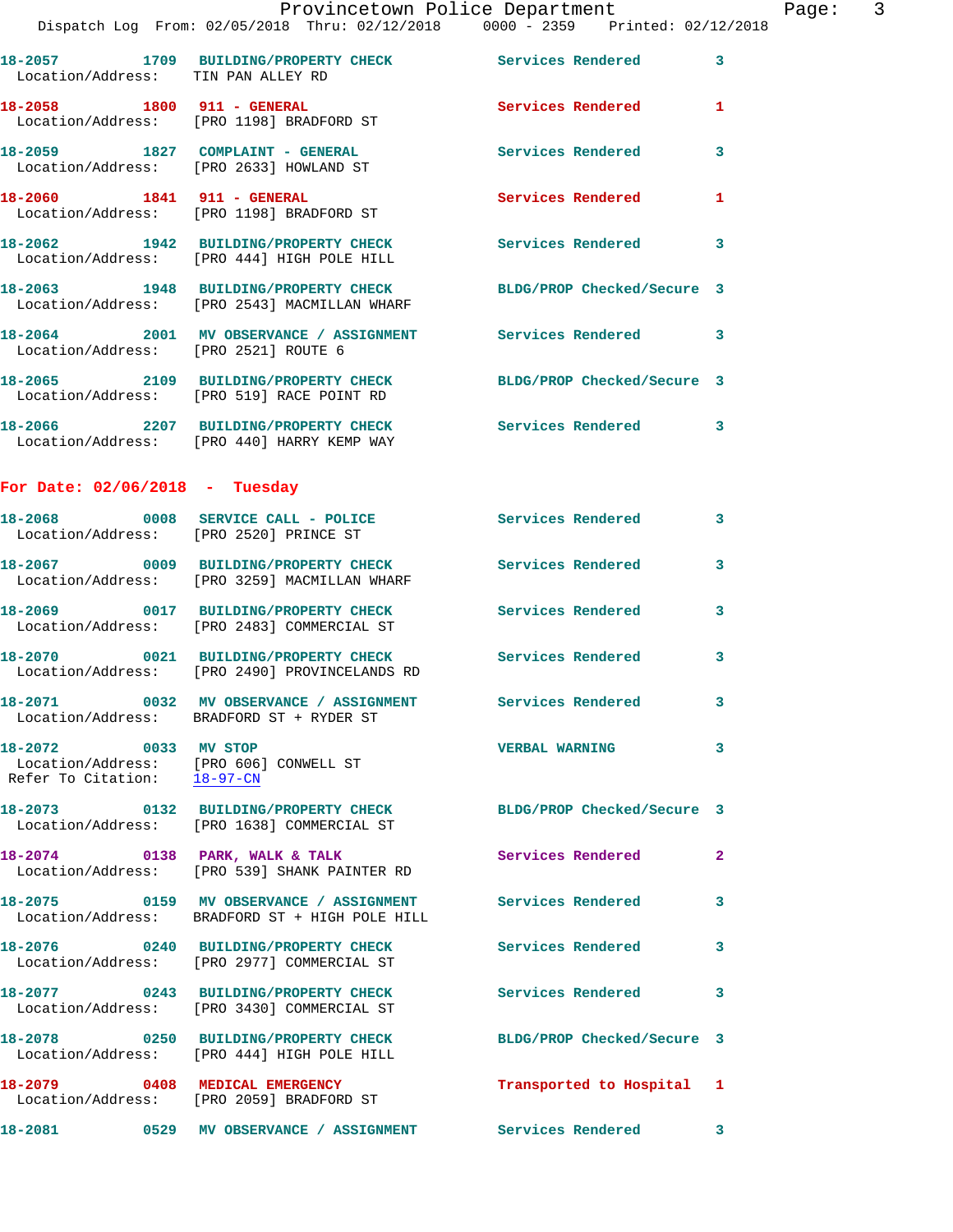|                                                                                              | Provincetown Police Department                                                                         |                          |                |
|----------------------------------------------------------------------------------------------|--------------------------------------------------------------------------------------------------------|--------------------------|----------------|
|                                                                                              | Dispatch Log From: 02/05/2018 Thru: 02/12/2018 0000 - 2359 Printed: 02/12/2018                         |                          |                |
| Location/Address: [PRO 3440] ROUTE 6                                                         |                                                                                                        |                          |                |
| 18-2082 0539 MV STOP<br>Location/Address: [PRO 2513] ROUTE 6<br>Refer To Citation: 18-98-CN  |                                                                                                        | <b>VERBAL WARNING</b>    | 3              |
| 18-2083 0609 MV STOP<br>Location/Address: [PRO 2513] ROUTE 6<br>Refer To Citation: 18-99-CN  |                                                                                                        | <b>VERBAL WARNING</b>    | 3              |
| 18-2084 0643 MEDICAL EMERGENCY<br>Location/Address: COMMERCIAL ST                            |                                                                                                        | PATIENT REFUSAL          | 1              |
| Location/Address: COMMERCIAL ST                                                              | 18-2085 0733 SERVICE CALL - POLICE Services Rendered                                                   |                          | 3              |
| Refer To Accident: 18-8-AC                                                                   | 18-2086 0742 FOLLOW UP<br>Location/Address: [PRO 542] SHANK PAINTER RD                                 | <b>Services Rendered</b> | $\overline{2}$ |
| 18-2087 0745 ANIMAL CALL<br>Refer To Accident: 18-9-AC                                       | Location/Address: [PRO 4025] BRADFORD ST                                                               | <b>Services Rendered</b> | $\overline{2}$ |
|                                                                                              | 18-2088 0757 BUILDING/PROPERTY CHECK SPOKEN TO<br>Location/Address: [PRO 2490] PROVINCELANDS RD        |                          | 3              |
|                                                                                              | 18-2089 0802 PARK, WALK & TALK 2008 Services Rendered<br>Location/Address: [PRO 569] WINSLOW ST        |                          | $\mathbf{2}$   |
|                                                                                              | 18-2090 0813 ASSIST CITIZEN<br>Location/Address: [PRO 732] BRADFORD ST                                 | <b>Services Rendered</b> | 3              |
| Location/Address: [PRO 2513] ROUTE 6                                                         | 18-2091 0845 MV OBSERVANCE / ASSIGNMENT Services Rendered                                              |                          | 3              |
| Location/Address: [TRU 2] ROUTE 6                                                            | 18-2092 0845 ASSIST DEPARTMENT / MUTUAL AID Services Rendered                                          |                          | 3              |
| 18-2094 0927 MV STOP<br>Location/Address: [PRO 2521] ROUTE 6<br>Refer To Citation: 18-100-CN |                                                                                                        | <b>VERBAL WARNING</b>    | 3              |
| Location/Address: [PRO 2521] ROUTE 6                                                         | 18-2093  0931 MV OBSERVANCE / ASSIGNMENT Services Rendered                                             |                          | 3              |
|                                                                                              | 18-2095 0948 BUILDING/PROPERTY CHECK Services Rendered<br>Location/Address: [PRO 3259] MACMILLAN WHARF |                          | 3              |
| 18-2097 0958 MV STOP<br>Refer To Citation: 18-101-CN                                         | Location/Address: [PRO 2898] JEROME SMITH RD                                                           | <b>VERBAL WARNING</b>    | 3              |
|                                                                                              | 18-2098 1028 BUILDING/PROPERTY CHECK Services Rendered<br>Location/Address: [PRO 2483] COMMERCIAL ST   |                          | 3              |
|                                                                                              | 18-2099 1051 MV OBSERVANCE / ASSIGNMENT Services Rendered<br>Location/Address: [PRO 94] BRADFORD ST    |                          | 3              |
| Refer To Accident: 18-9-AC                                                                   | 18-2100 1149 FOLLOW UP<br>Location/Address: [PRO 2645] SHANK PAINTER RD                                | Services Rendered        | 2              |
|                                                                                              | 18-2101 1150 SERVICE CALL - POLICE Services Rendered<br>Location/Address: [PRO 569] WINSLOW ST         |                          | 3              |
| Location/Address: ROUTE 6                                                                    | 18-2102 1306 MV OBSERVANCE / ASSIGNMENT Services Rendered                                              |                          | 3              |
| 18-2103 1315 MV STOP                                                                         |                                                                                                        | <b>VERBAL WARNING</b>    | 3              |

Location/Address: [PRO 2479] ROUTE 6

Page: 4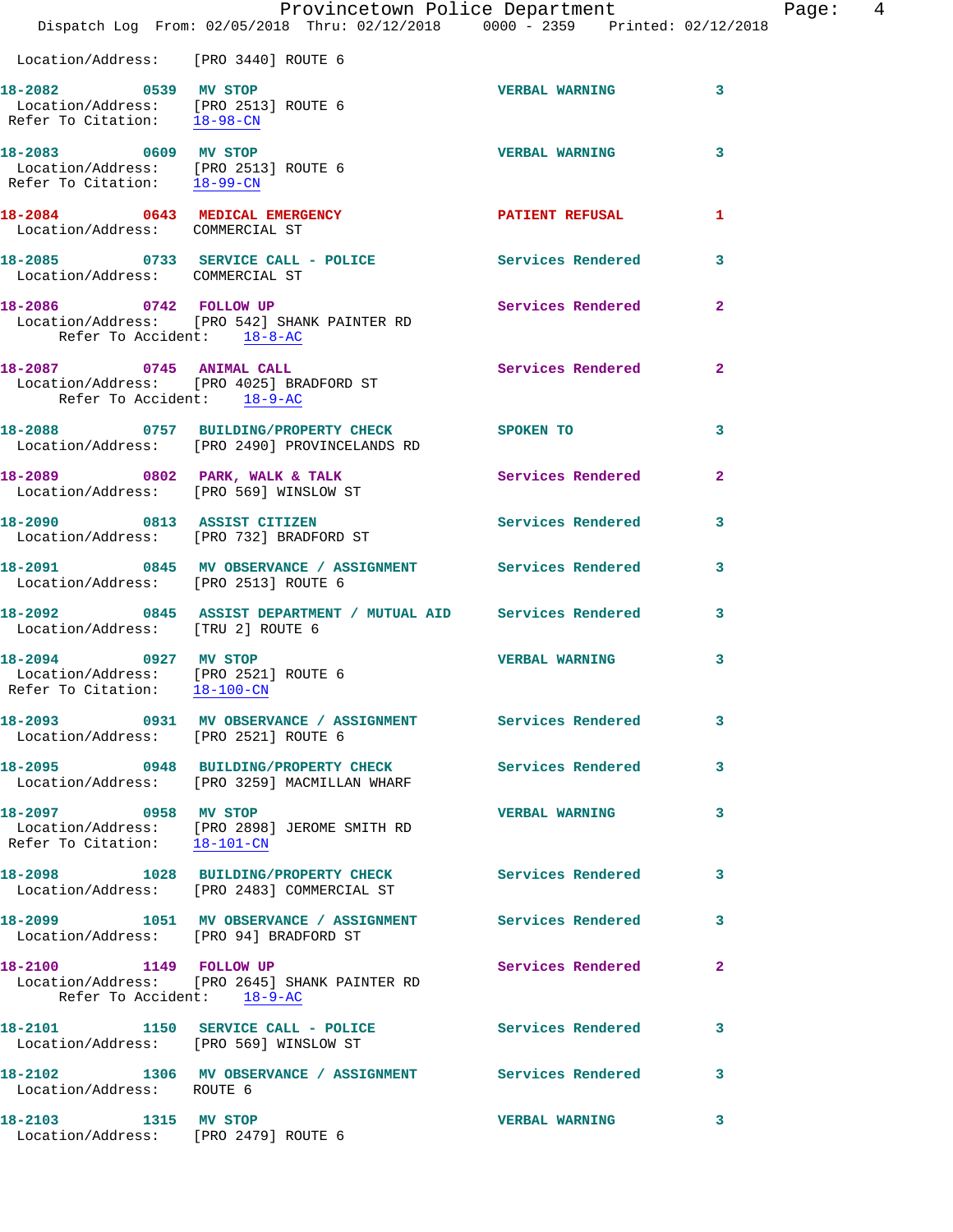| Refer To Citation: 18-102-CN                          |                                                                                                         |                                      |                         |
|-------------------------------------------------------|---------------------------------------------------------------------------------------------------------|--------------------------------------|-------------------------|
| Location/Address: [PRO 495] NELSON AVE                | 18-2104 1356 HARASSMENT / THREATS                                                                       | <b>Example 2018 Could Not Locate</b> | $\mathbf{2}$            |
| Location/Address: [PRO 1277] ATKINS LN                | 18-2105 1422 LARCENY / FORGERY / FRAUD SPOKEN TO                                                        |                                      | $\mathbf{2}$            |
|                                                       | 18-2106 1457 SERVICE CALL - POLICE<br>Location/Address: [PRO 569] WINSLOW ST                            | Services Rendered                    | 3                       |
|                                                       | 18-2108 1538 BUILDING/PROPERTY CHECK<br>Location/Address: [PRO 2540] RACE POINT RD                      | <b>Services Rendered</b>             | $\mathbf{3}$            |
|                                                       | 18-2109 1541 MV OBSERVANCE / ASSIGNMENT<br>Location/Address: COMMERCIAL ST + SNAIL RD                   | Services Rendered                    | 3                       |
|                                                       | 18-2110 1547 BUILDING/PROPERTY CHECK<br>Location/Address: [PRO 526] RYDER ST EXT                        | <b>Services Rendered</b>             | 3                       |
| 18-2111 1559 HAZARDS<br>Location/Address: BRADFORD ST |                                                                                                         | Referred to Other Agency 2           |                         |
|                                                       | 18-2112 1623 BUILDING/PROPERTY CHECK<br>Location/Address: [PRO 3259] MACMILLAN WHARF                    | <b>Services Rendered</b>             | $\mathbf{3}$            |
| Location/Address: [PRO 94] BRADFORD ST                | 18-2113 1629 MV OBSERVANCE / ASSIGNMENT Services Rendered                                               |                                      | $\mathbf{3}$            |
|                                                       | 18-2114 1704 PARK, WALK & TALK<br>Vicinity of: [PRO 3004] BRADFORD ST                                   | <b>Services Rendered</b>             | $\mathbf{2}$            |
|                                                       | 18-2115 1719 BUILDING/PROPERTY CHECK Services Rendered<br>Location/Address: [PRO 1778] SHANK PAINTER RD |                                      | 3                       |
|                                                       | 18-2116 1725 COMPLAINT - GENERAL<br>Location/Address: [PRO 2207] SHANK PAINTER RD                       | FOLLOW UP                            | 3                       |
| Location/Address: COMMERCIAL ST                       | 18-2117 1732 LARCENY / FORGERY / FRAUD Services Rendered 2                                              |                                      |                         |
|                                                       | 18-2120 2009 BUILDING/PROPERTY CHECK<br>Location/Address: [PRO 75] CAPTAIN BERTIES WAY                  | BLDG/PROP Checked/Secure 3           |                         |
|                                                       | 18-2121 2009 BUILDING/PROPERTY CHECK<br>Location/Address: [PRO 530] SHANK PAINTER RD                    | BLDG/PROP Checked/Secure 3           |                         |
|                                                       | Location/Address: [PRO 2577] BRADFORD ST                                                                |                                      | $\mathbf{3}$            |
|                                                       | 18-2124 2048 SUSPICIOUS ACTIVITY<br>Location/Address: [PRO 3430] COMMERCIAL ST                          | <b>GONE ON ARRIVAL</b>               | $\mathbf{2}$            |
| Location/Address: NELSON AVE                          | 18-2125 2200 BUILDING/PROPERTY CHECK                                                                    | <b>Services Rendered</b>             | $\overline{\mathbf{3}}$ |
|                                                       | 18-2126 2205 BUILDING/PROPERTY CHECK<br>Location/Address: [PRO 516] RACE POINT RD                       | BLDG/PROP Checked/Secure 3           |                         |
|                                                       | 18-2127 2216 PARK, WALK & TALK<br>Location/Address: [PRO 3443] COMMERCIAL ST                            | Services Rendered 2                  |                         |
| Location/Address: [OT] BIRD DOG LN                    | 18-2128 2243 SERVE PROTECTION ORDER                                                                     | Referred to Other Agency 2           |                         |
| 18-2129 2327 MV STOP                                  | Location/Address: BRADFORD ST + CENTER ST<br>Refer To Citation: $18-103-CN$                             | <b>VERBAL WARNING</b>                | 3                       |
|                                                       | 18-2130 2327 MV OBSERVANCE / ASSIGNMENT Services Rendered 3<br>Location/Address: [PRO 3231] BRADFORD ST |                                      |                         |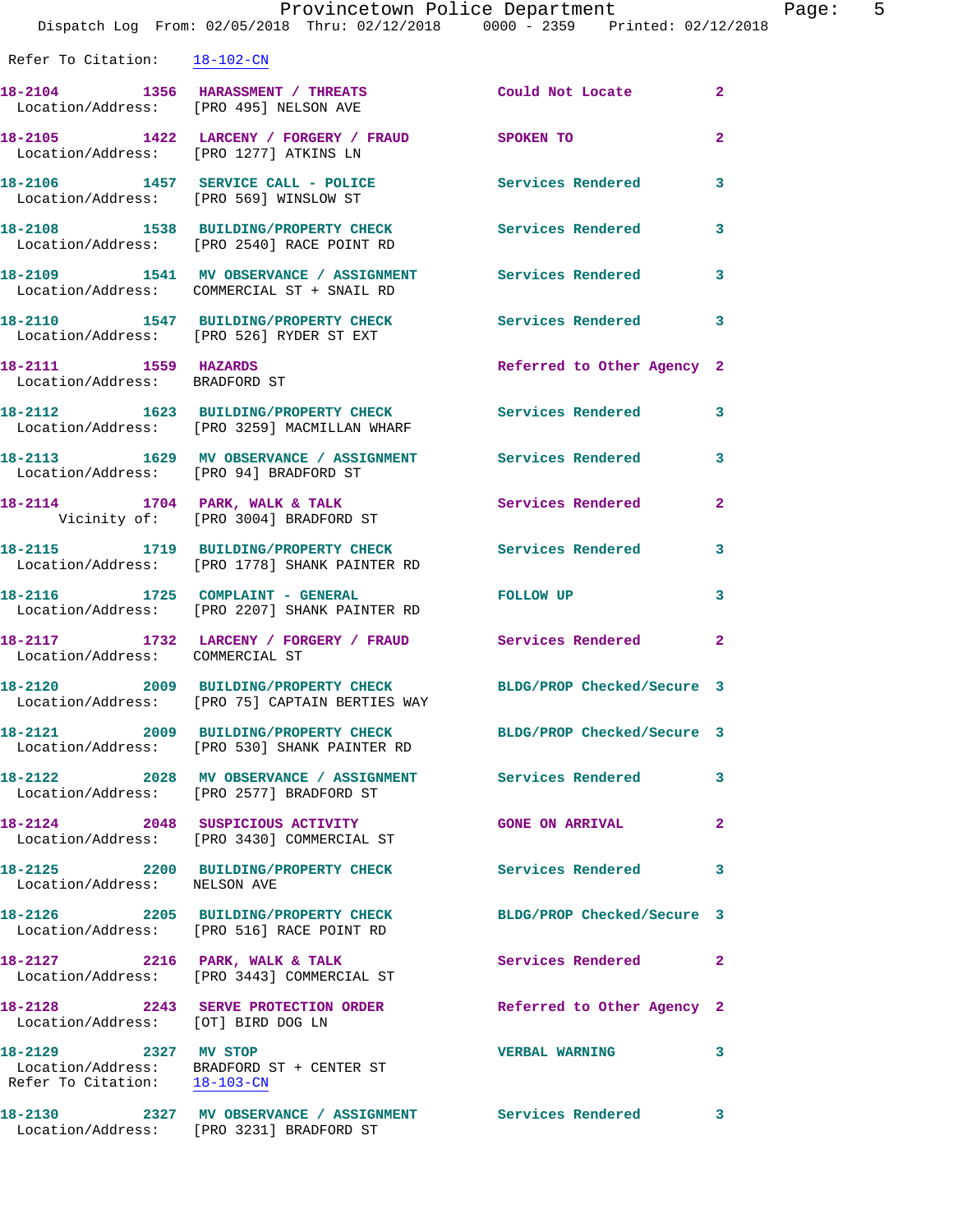| 18-2131                            | 2330 | <b>FOLLOW UP</b>                             | SPOKEN TO         | 2 |
|------------------------------------|------|----------------------------------------------|-------------------|---|
|                                    |      | Location/Address: [PRO 542] SHANK PAINTER RD |                   |   |
| For Date: $02/07/2018$ - Wednesday |      |                                              |                   |   |
| 18-2132                            | 0022 | <b>BUILDING/PROPERTY CHECK</b>               | Services Rendered | 3 |
| Location/Address:                  |      | [PRO 3259] MACMILLAN WHARF                   |                   |   |

**18-2133 0037 MV OBSERVANCE / ASSIGNMENT Services Rendered 3**  Location/Address: ROUTE 6 + SNAIL RD

**18-2134 0049 MV OBSERVANCE / ASSIGNMENT Services Rendered 3**  Location/Address: [PRO 530] SHANK PAINTER RD

**18-2135 0103 MV OBSERVANCE / ASSIGNMENT Services Rendered 3**  Location/Address: BRADFORD ST + RYDER ST

Location/Address: [PRO 3317] CEMETERY RD

Location/Address: [PRO 3318] CEMETERY RD

Location/Address: [PRO 1638] COMMERCIAL ST

Location/Address: [PRO 1989] COMMERCIAL ST

Location/Address: BRADFORD ST + HOWLAND ST

Location/Address: [PRO 447] JEROME SMITH RD

Location/Address: [PRO 516] RACE POINT RD

Location/Address: [PRO 440] HARRY KEMP WAY

**18-2144 0523 MV OBSERVANCE / ASSIGNMENT Services Rendered 3**  Location/Address: ROUTE 6 + HOWLAND ST

**18-2145 0605 MV OBSERVANCE / ASSIGNMENT Services Rendered 3**  Location/Address: ROUTE 6

**18-2146 0627 ALARM - GENERAL False Alarm 1**  Location/Address: [PRO 595] BRADFORD ST

[PRO 3430] COMMERCIAL ST

Location/Address: [PRO 569] WINSLOW ST

Location/Address: [PRO 1638] COMMERCIAL ST

 Location/Address: [PRO 1789] BRADFORD ST Refer To Accident: 18-9-AC

Location/Address: [PRO 3121] COMMERCIAL ST

**18-2153 0902 FOLLOW UP Could Not Locate 2**  Location/Address: [PRO 1265] COMMERCIAL ST

**18-2136 0134 BUILDING/PROPERTY CHECK Services Rendered 3 18-2137 0136 BUILDING/PROPERTY CHECK Services Rendered 3** 

**18-2138 0153 BUILDING/PROPERTY CHECK BLDG/PROP Checked/Secure 3** 

**18-2139 0209 BUILDING/PROPERTY CHECK BLDG/PROP Checked/Secure 3** 

18-2140 **0218** MV OBSERVANCE / ASSIGNMENT Services Rendered 3

**18-2141 0250 BUILDING/PROPERTY CHECK BLDG/PROP Checked/Secure 3** 

**18-2142 0330 BUILDING/PROPERTY CHECK BLDG/PROP Checked/Secure 3** 

**18-2143 0406 BUILDING/PROPERTY CHECK BLDG/PROP Checked/Secure 3** 

**18-2148 0741 MV OBSERVANCE / ASSIGNMENT Services Rendered 3** 

**18-2149 0816 SERVICE CALL - POLICE Services Rendered 3** 

**18-2150 0840 BUILDING/PROPERTY CHECK BLDG/PROP Checked/Secure 3** 

**18-2151 0843 FOLLOW UP SPOKEN TO 2** 

**18-2152 0859 PARK, WALK & TALK Services Rendered 2**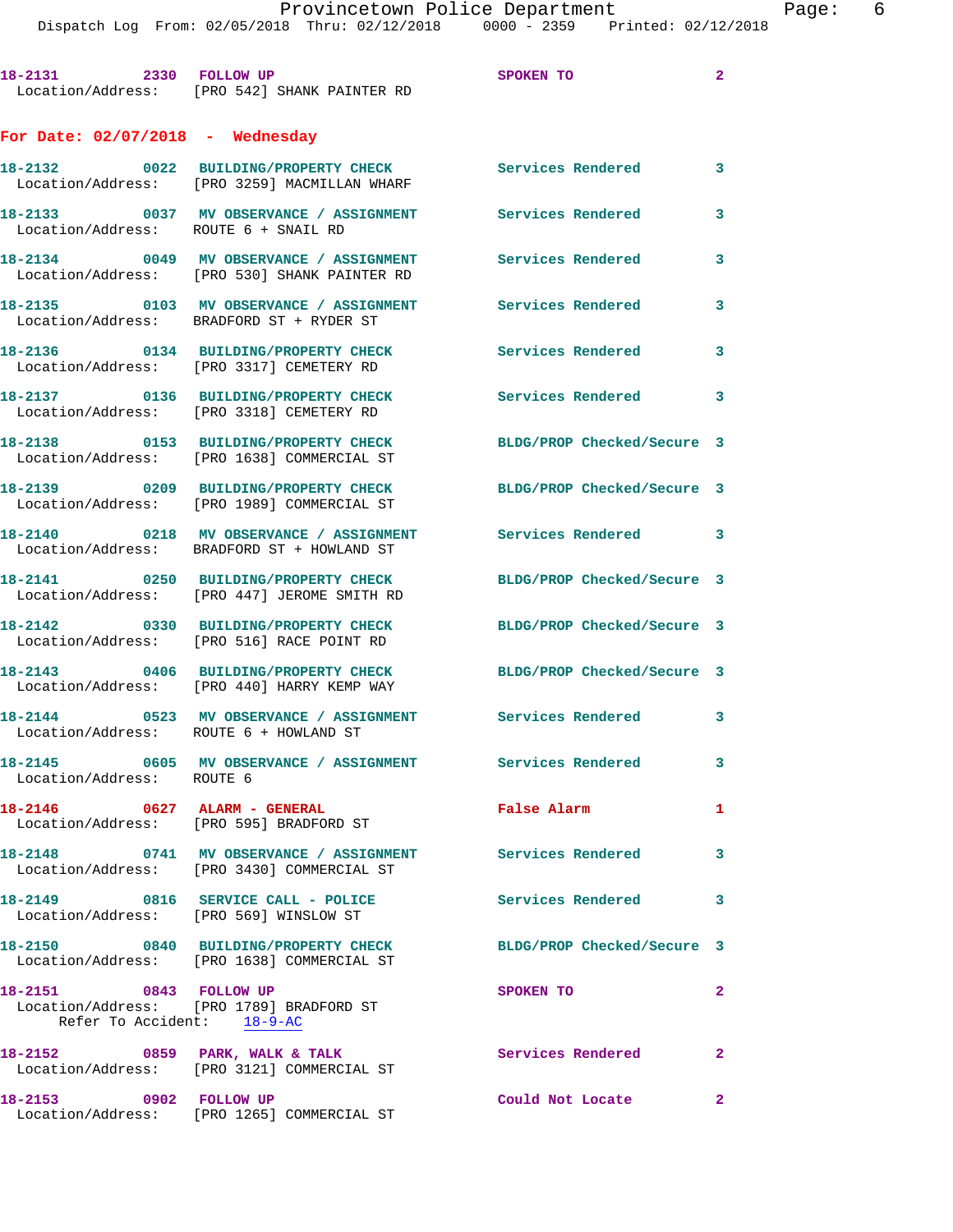|                                        | Provincetown Police Department The Page: 7<br>Dispatch Log From: 02/05/2018 Thru: 02/12/2018 0000 - 2359 Printed: 02/12/2018 |                                      |                |
|----------------------------------------|------------------------------------------------------------------------------------------------------------------------------|--------------------------------------|----------------|
|                                        | 18-2154 0940 FOLLOW UP SPOKEN TO<br>Location/Address: [PRO 1265] COMMERCIAL ST                                               |                                      | $\overline{2}$ |
| Location/Address: COMMERCIAL ST        | 18-2155 1006 LARCENY / FORGERY / FRAUD SPOKEN TO                                                                             |                                      | $\mathbf{2}$   |
|                                        | 18-2156 1008 BUILDING/PROPERTY CHECK BLDG/PROP Checked/Secure 3<br>Location/Address: [PRO 571] ALDEN ST                      |                                      |                |
|                                        | 18-2157 1009 FOLLOW UP<br>Location/Address: [PRO 105] COMMERCIAL ST                                                          | Services Rendered 2                  |                |
|                                        | 18-2158 1133 SERVICE CALL - POLICE Services Rendered 3<br>Location/Address: [PRO 3296] SHANK PAINTER RD                      |                                      |                |
| Location/Address: [PRO 2521] ROUTE 6   | 18-2159 1138 MV OBSERVANCE / ASSIGNMENT Services Rendered                                                                    |                                      | 3              |
| Location/Address: [PRO 2] ALDEN ST     | 18-2160 1143 COMPLAINT - GENERAL SPOKEN TO                                                                                   |                                      | 3              |
|                                        | 18-2161 1234 PARK, WALK & TALK 1988 Services Rendered<br>Location/Address: [PRO 488] MAYFLOWER ST                            |                                      | $\mathbf{2}$   |
|                                        | 18-2162 1251 PARK, WALK & TALK 1991 Services Rendered 2<br>Location/Address: [PRO 488] MAYFLOWER ST                          |                                      |                |
| Location/Address: [PRO 1615] BANGS ST  | 18-2163 1303 ASSIST CITIZEN                                                                                                  | SPOKEN TO THE STATE OF THE SPOKEN TO | 3              |
| 18-2164 1339 FOLLOW UP                 | Location/Address: [PRO 542] SHANK PAINTER RD                                                                                 | Services Rendered                    | $\overline{2}$ |
|                                        | 18-2165 1359 BUILDING/PROPERTY CHECK Services Rendered<br>Location/Address: [PRO 2494] BRADFORD ST                           |                                      | 3              |
|                                        | 18-2166 1451 MEDICAL EMERGENCY Transported to Hospital 1<br>Location/Address: [PRO 440] HARRY KEMP WAY                       |                                      |                |
| Location/Address: [PRO 569] WINSLOW ST | 18-2167 1454 SERVICE CALL - POLICE Services Rendered 3                                                                       |                                      |                |
|                                        | 18-2169 1550 BUILDING/PROPERTY CHECK<br>Location/Address: [PRO 526] RYDER ST EXT                                             | Services Rendered                    |                |
|                                        | 18-2170 1550 BUILDING/PROPERTY CHECK Services Rendered<br>Location/Address: [PRO 3259] MACMILLAN WHARF                       |                                      | 3              |
|                                        | 18-2171 1625 BUILDING/PROPERTY CHECK<br>Location/Address: [PRO 2483] COMMERCIAL ST                                           | Services Rendered                    | 3              |
|                                        | 18-2172 1625 911 - GENERAL<br>Location/Address: [PRO 3296] SHANK PAINTER RD                                                  | Services Rendered                    | 1              |
|                                        | 18-2173 1637 BUILDING/PROPERTY CHECK BLDG/PROP Checked/Secure 3<br>Location/Address: [PRO 444] HIGH POLE HILL                |                                      |                |
|                                        | 18-2174 1640 MV OBSERVANCE / ASSIGNMENT Services Rendered<br>Location/Address: BRADFORD ST + STANDISH ST                     |                                      | 3              |
|                                        | 18-2175 1725 BUILDING/PROPERTY CHECK Services Rendered<br>Location/Address: [PRO 515] RACE POINT RD                          |                                      | 3              |
|                                        | 18-2176 1734 BUILDING/PROPERTY CHECK Services Rendered<br>Location/Address: [PRO 516] RACE POINT RD                          |                                      | 3              |
|                                        | 18-2177 1734 BUILDING/PROPERTY CHECK Services Rendered<br>Location/Address: [PRO 517] RACE POINT RD                          |                                      | 3              |
|                                        |                                                                                                                              | SPOKEN TO                            | 3              |

Location/Address: [PRO 542] SHANK PAINTER RD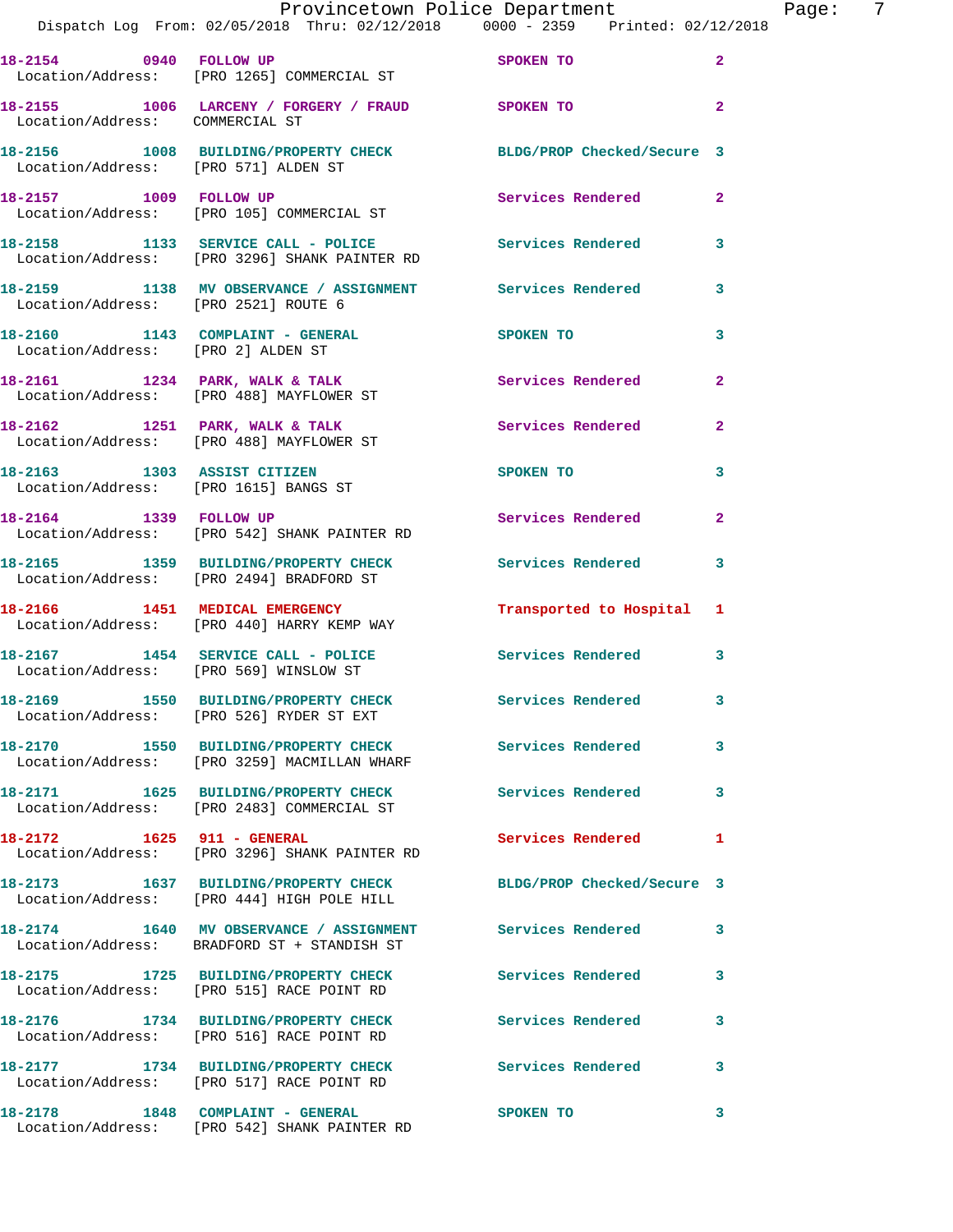Dispatch Log From: 02/05/2018 Thru: 02/12/2018 0000 - 2359 Printed: 02/12/2018

**18-2179 1910 MV OBSERVANCE / ASSIGNMENT No Action Required 3**  Location/Address: [PRO 3440] ROUTE 6 **18-2181 2057 BUILDING/PROPERTY CHECK Services Rendered 3**  Location/Address: [PRO 3670] SHANK PAINTER RD **18-2182 2111 MV OBSERVANCE / ASSIGNMENT Services Rendered 3**  Location/Address: [PRO 94] BRADFORD ST

**18-2183 2138 BUILDING/PROPERTY CHECK Services Rendered 3**  Location/Address: [PRO 519] RACE POINT RD **18-2184 2158 BUILDING/PROPERTY CHECK BLDG/PROP Checked/Secure 3**  Location/Address: [PRO 3430] COMMERCIAL ST

**18-2185 2216 BUILDING/PROPERTY CHECK Services Rendered 3**  Location/Address: [PRO 106] COMMERCIAL ST **18-2186 2306 MV DISABLED No Action Required 2**  Location/Address: ROUTE 6 + CONWELL ST **18-2187 2319 PARK, WALK & TALK Services Rendered 2** 

 Location/Address: [PRO 539] SHANK PAINTER RD **18-2188 2340 BUILDING/PROPERTY CHECK BLDG/PROP Checked/Secure 3**  Location/Address: [PRO 3489] COMMERCIAL ST **18-2189 2350 BUILDING/PROPERTY CHECK Services Rendered 3** 

Location/Address: [PRO 3259] MACMILLAN WHARF

## **For Date: 02/08/2018 - Thursday**

|                                                     | 18-2190 0002 BUILDING/PROPERTY CHECK<br>Location/Address: [PRO 106] COMMERCIAL ST                                   | Services Rendered 3        |              |
|-----------------------------------------------------|---------------------------------------------------------------------------------------------------------------------|----------------------------|--------------|
| 18-2191 0010 MV STOP<br>Refer To Citation: R7274454 | Location/Address: COMMERCIAL ST + SNAIL RD                                                                          | Citation / Warning Issue 3 |              |
|                                                     | 18-2192 0056 ALARM - GENERAL<br>Location/Address: [PRO 595] BRADFORD ST                                             | <b>False Alarm</b>         | $\mathbf{1}$ |
|                                                     | Location/Address: BRADFORD ST + HOWLAND ST                                                                          |                            | $\mathbf{3}$ |
|                                                     | 18-2194 0205 BUILDING/PROPERTY CHECK<br>Location/Address: [PRO 2483] COMMERCIAL ST                                  | <b>Services Rendered</b>   | 3            |
|                                                     | 18-2195 		 0209 MV OBSERVANCE / ASSIGNMENT Services Rendered<br>Location/Address: BRADFORD ST + RYDER ST            |                            | $\mathbf{3}$ |
| Location/Address: [PRO 569] WINSLOW ST              | 18-2196 0218 BUILDING/PROPERTY CHECK BLDG/PROP Checked/Secure 3                                                     |                            |              |
|                                                     | 18-2197 6225 MV OBSERVANCE / ASSIGNMENT Services Rendered 3<br>Location/Address: JEROME SMITH RD + SHANK PAINTER RD |                            |              |
|                                                     | 18-2198 0237 BUILDING/PROPERTY CHECK<br>Location/Address: [PRO 1638] COMMERCIAL ST                                  | BLDG/PROP Checked/Secure 3 |              |
|                                                     | 18-2199 0305 BUILDING/PROPERTY CHECK<br>Location/Address: [PRO 3609] COMMERCIAL ST                                  | BLDG/PROP Checked/Secure 3 |              |
|                                                     | 18-2200 0415 BUILDING/PROPERTY CHECK<br>Location/Address: [PRO 519] RACE POINT RD                                   | Services Rendered 3        |              |
| Location/Address:                                   | 18-2201 0445 BUILDING/PROPERTY CHECK BLDG/PROP Checked/Secure 3<br>[PRO 3030] TIN PAN ALLEY RD                      |                            |              |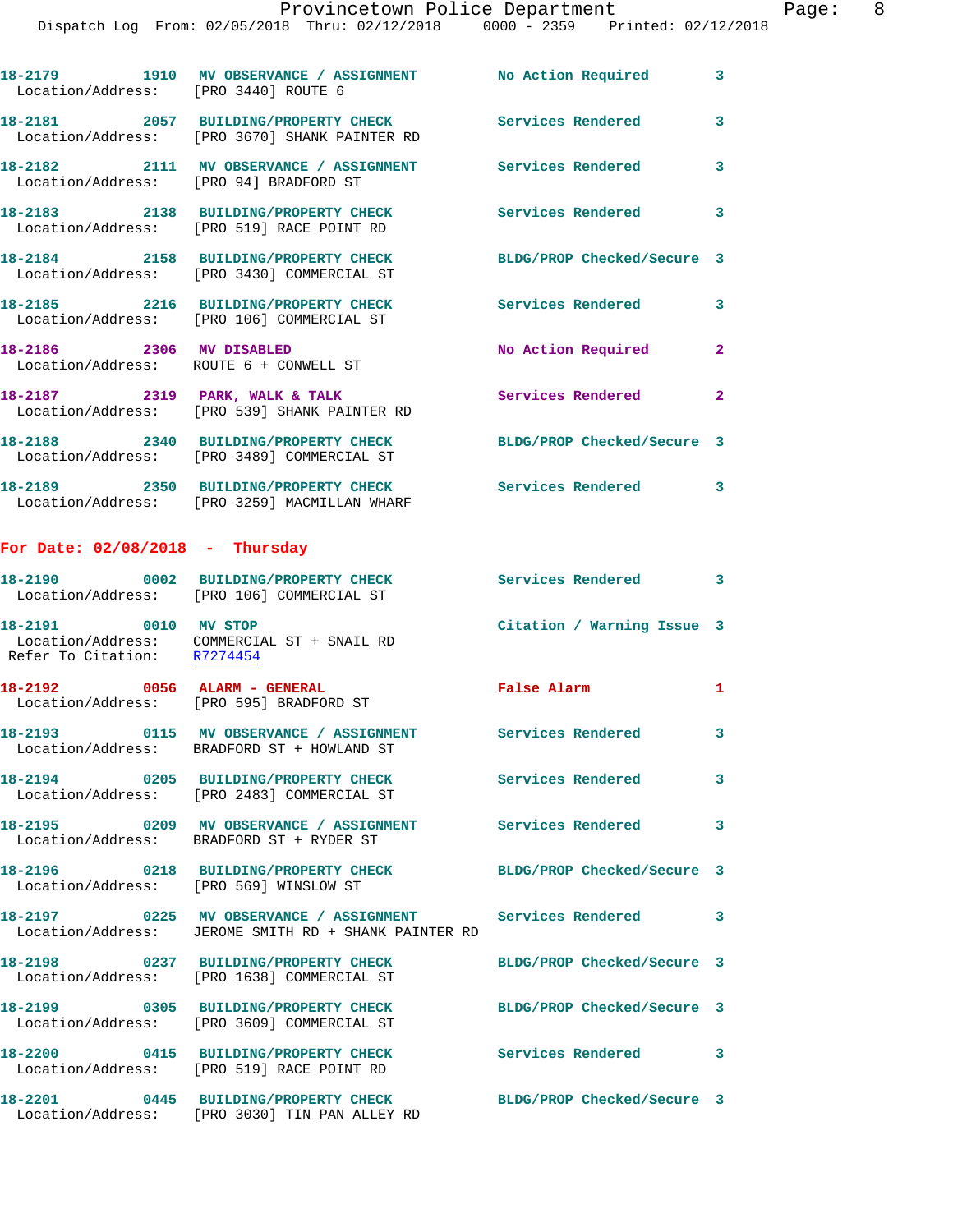|                                                                                              | Provincetown Police Department                                                                                |                            |                |
|----------------------------------------------------------------------------------------------|---------------------------------------------------------------------------------------------------------------|----------------------------|----------------|
|                                                                                              | Dispatch Log From: 02/05/2018 Thru: 02/12/2018 0000 - 2359 Printed: 02/12/2018                                |                            |                |
| Location/Address: ROUTE 6 + SNAIL RD                                                         | 18-2202 0506 MV OBSERVANCE / ASSIGNMENT Services Rendered 3                                                   |                            |                |
|                                                                                              | 18-2203 0514 MV OBSERVANCE / ASSIGNMENT Services Rendered<br>Location/Address: ROUTE 6 + SHANK PAINTER RD     |                            | $\mathbf{3}$   |
|                                                                                              | 18-2204 0544 BUILDING/PROPERTY CHECK Services Rendered 3<br>Location/Address: [PRO 521] ROUTE 6               |                            |                |
|                                                                                              | 18-2205 0553 BUILDING/PROPERTY CHECK<br>Location/Address: [PRO 3609] COMMERCIAL ST                            | BLDG/PROP Checked/Secure 3 |                |
|                                                                                              | 18-2206 0556 BUILDING/PROPERTY CHECK Services Rendered<br>Location/Address: [PRO 2490] PROVINCELANDS RD       |                            | 3              |
| Location/Address: ROUTE 6                                                                    | 18-2207 0602 MV OBSERVANCE / ASSIGNMENT Services Rendered                                                     |                            | 3              |
|                                                                                              | 18-2208 0744 BUILDING/PROPERTY CHECK Services Rendered<br>Location/Address: [PRO 2483] COMMERCIAL ST          |                            | 3              |
|                                                                                              | 18-2209 0811 SERVICE CALL - POLICE<br>Location/Address: [PRO 569] WINSLOW ST                                  | Services Rendered          | $\mathbf{3}$   |
|                                                                                              | 18-2210 0900 FOLLOW UP<br>Location/Address: [PRO 3007] HARRY KEMP WAY                                         | SPOKEN TO                  | $\mathbf{2}$   |
|                                                                                              | 18-2212 1040 ALARM - GENERAL<br>Location/Address: [PRO 1892] SHANK PAINTER RD                                 | Services Rendered          | 1              |
|                                                                                              | 18-2213 1040 FOLLOW UP<br>Location/Address: [PRO 105] COMMERCIAL ST                                           | Services Rendered          | $\mathbf{2}$   |
| 18-2214 1125 MV STOP<br>Location/Address: [PRO 2518] ROUTE 6<br>Refer To Citation: 18-104-CN |                                                                                                               | <b>VERBAL WARNING</b>      | 3              |
| 18-2215 1211 FOLLOW UP<br>Location/Address: OLD COLONY WAY<br>Refer To Arrest: 18-5-AR       |                                                                                                               | Services Rendered 2        |                |
|                                                                                              | 18-2216 1221 BUILDING/PROPERTY CHECK BLDG/PROP Checked/Secure 3<br>Location/Address: [PRO 1638] COMMERCIAL ST |                            |                |
| Location/Address: SHANK PAINTER RD                                                           | 18-2217 1233 MV OBSERVANCE / ASSIGNMENT Services Rendered 3                                                   |                            |                |
|                                                                                              | 18-2218 1313 ASSIST CITIZEN<br>Location/Address: [PRO 1277] ATKINS LN                                         | SPOKEN TO                  | 3              |
| Location/Address: BRADFORD ST                                                                | 18-2219 1324 MEDICAL EMERGENCY                                                                                | PATIENT REFUSAL            | 1              |
| Location/Address: [PRO 3287] ROUTE 6                                                         | 18-2220 1334 BUILDING/PROPERTY CHECK BLDG/PROP Checked/Secure 3                                               |                            |                |
|                                                                                              | 18-2221 1337 ANIMAL CALL<br>Location/Address: [PRO 2151] BRADFORD ST                                          | <b>GONE ON ARRIVAL</b>     | $\mathbf{2}$   |
|                                                                                              | 18-2222 1401 PARK, WALK & TALK<br>Location/Address: [PRO 2500] COMMERCIAL ST                                  | Services Rendered          | $\overline{2}$ |
| 18-2223 1431 FOLLOW UP                                                                       | Location/Address: [PRO 542] SHANK PAINTER RD                                                                  | SPOKEN TO                  | 2              |
| 18-2224 1442 LOST PROPERTY<br>Location/Address: CONWELL ST                                   |                                                                                                               | Services Rendered          | 3              |
|                                                                                              | 18-2225 1511 SERVICE CALL - SCHOOL Services Rendered 3                                                        |                            |                |

Location/Address: [PRO 569] WINSLOW ST

Page: 9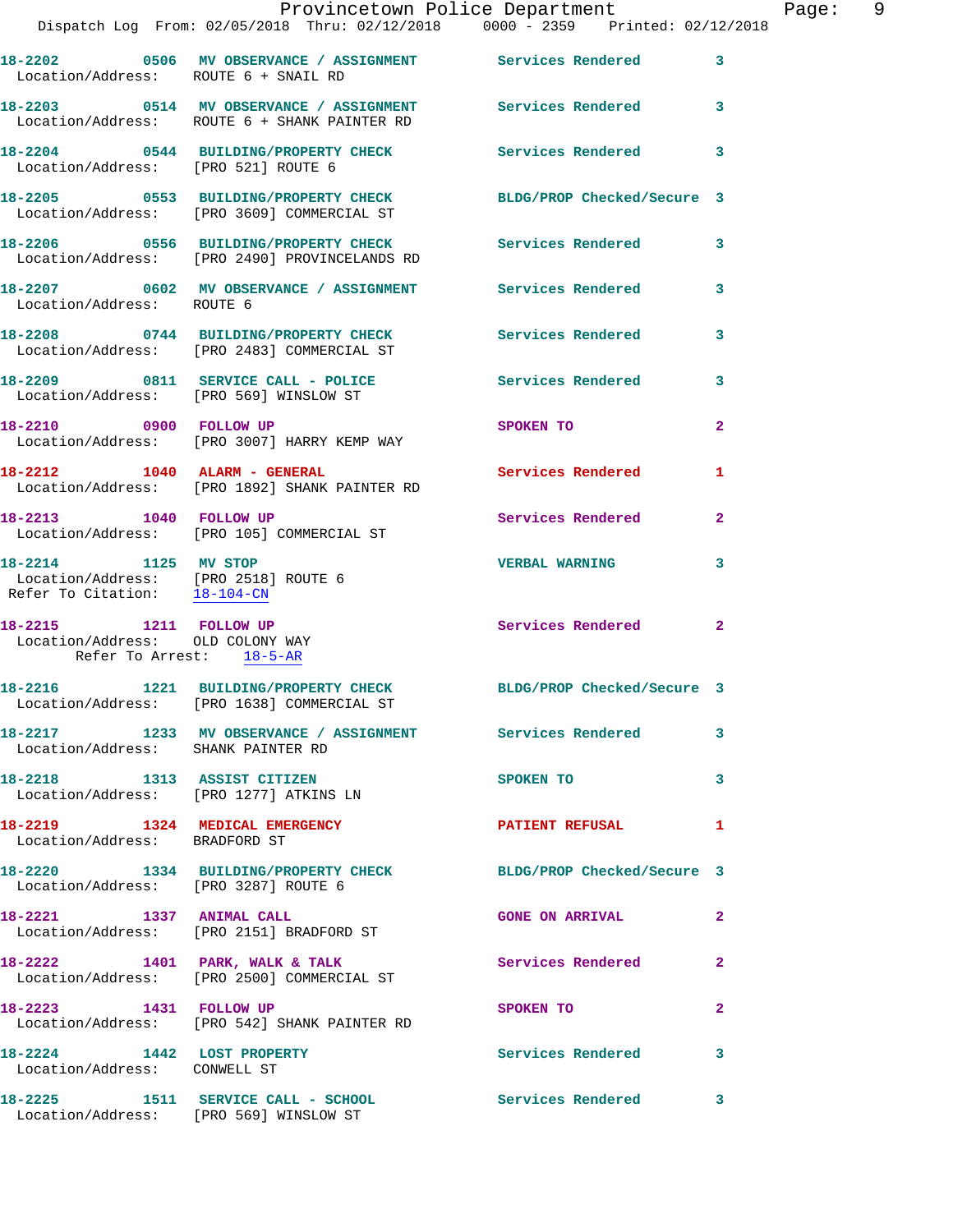|                                                      | Dispatch Log From: 02/05/2018 Thru: 02/12/2018 0000 - 2359 Printed: 02/12/2018                              |                            |   |
|------------------------------------------------------|-------------------------------------------------------------------------------------------------------------|----------------------------|---|
|                                                      | 18-2226 1554 BUILDING/PROPERTY CHECK<br>Location/Address: [PRO 2977] COMMERCIAL ST                          | <b>Services Rendered</b>   | 3 |
|                                                      | 18-2227 1558 BUILDING/PROPERTY CHECK Services Rendered<br>Location/Address: [PRO 3430] COMMERCIAL ST        |                            | 3 |
|                                                      | 18-2228 1602 BUILDING/PROPERTY CHECK<br>Location/Address: [PRO 3259] MACMILLAN WHARF                        | <b>Services Rendered</b>   | 3 |
|                                                      | 18-2229 1609 MV OBSERVANCE / ASSIGNMENT<br>Location/Address: [PRO 447] JEROME SMITH RD                      | <b>Services Rendered</b>   | 3 |
|                                                      | 18-2230 1626 MV OBSERVANCE / ASSIGNMENT<br>Location/Address: COMMERCIAL ST + SNAIL RD                       | <b>Services Rendered</b>   | 3 |
|                                                      | 18-2232 1724 BUILDING/PROPERTY CHECK<br>Location/Address: [PRO 2540] RACE POINT RD                          | <b>Services Rendered</b>   | 3 |
|                                                      | 18-2233 1730 MV OBSERVANCE / ASSIGNMENT Services Rendered<br>Location/Address: [PRO 3440] ROUTE 6           |                            | 3 |
|                                                      | 18-2234 1811 MEDICAL EMERGENCY<br>Location/Address: [PRO 1158] WINSLOW ST                                   | <b>Services Rendered</b>   | 1 |
|                                                      | 18-2235 1922 BUILDING/PROPERTY CHECK<br>Location/Address: [PRO 2494] BRADFORD ST                            | <b>Services Rendered</b>   | 3 |
|                                                      | 18-2236 1934 BUILDING/PROPERTY CHECK Services Rendered<br>Location/Address: [PRO 3670] SHANK PAINTER RD     |                            | 3 |
| 18-2237 1943 MV STOP<br>Refer To Citation: 18-105-CN | Location/Address: [PRO 37] BRADFORD ST                                                                      | <b>VERBAL WARNING</b>      | 3 |
|                                                      | 18-2238 1958 BUILDING/PROPERTY CHECK<br>Location/Address: [PRO 1784] SHANK PAINTER RD                       | <b>Services Rendered</b>   | 3 |
|                                                      | 18-2239 2000 MV OBSERVANCE / ASSIGNMENT<br>Location/Address: [PRO 3075] SHANK PAINTER RD                    | <b>Services Rendered</b>   | 3 |
|                                                      | 18-2240 2046 MV OBSERVANCE / ASSIGNMENT Services Rendered<br>Location/Address: [PRO 3440] ROUTE 6           |                            | 3 |
|                                                      | 18-2241 2129 MV STOP<br>Location/Address: [PRO 2577] BRADFORD ST<br>Refer To Citation: R8381261             | Citation / Warning Issue 3 |   |
| 18-2242 2151 MV STOP                                 | Location/Address: [PRO 2479] ROUTE 6<br>Refer To Citation: R8381494                                         | Citation / Warning Issue 3 |   |
|                                                      | 18-2243 2345 MV OBSERVANCE / ASSIGNMENT Services Rendered<br>Location/Address: BRADFORD ST + HIGH POLE HILL |                            | 3 |
| For Date: 02/09/2018 - Friday                        |                                                                                                             |                            |   |
|                                                      | 18-2244 0003 BUILDING/PROPERTY CHECK<br>Location/Address: [PRO 3430] COMMERCIAL ST                          | BLDG/PROP Checked/Secure 3 |   |
|                                                      | 18-2245 0031 BUILDING/PROPERTY CHECK<br>Location/Address: [PRO 1952] COMMERCIAL ST                          | BLDG/PROP Checked/Secure 3 |   |
|                                                      | 18-2246 0041 BUILDING/PROPERTY CHECK<br>Location/Address: [PRO 3259] MACMILLAN WHARF                        | Services Rendered          | 3 |
|                                                      | 18-2247  0044 MV OBSERVANCE / ASSIGNMENT Services Rendered<br>Location/Address: [PRO 2494] BRADFORD ST      |                            | 3 |
|                                                      | 18-2248 		 0123 BUILDING/PROPERTY CHECK Services Rendered<br>Location/Address: [PRO 2977] COMMERCIAL ST     |                            | 3 |
|                                                      |                                                                                                             |                            |   |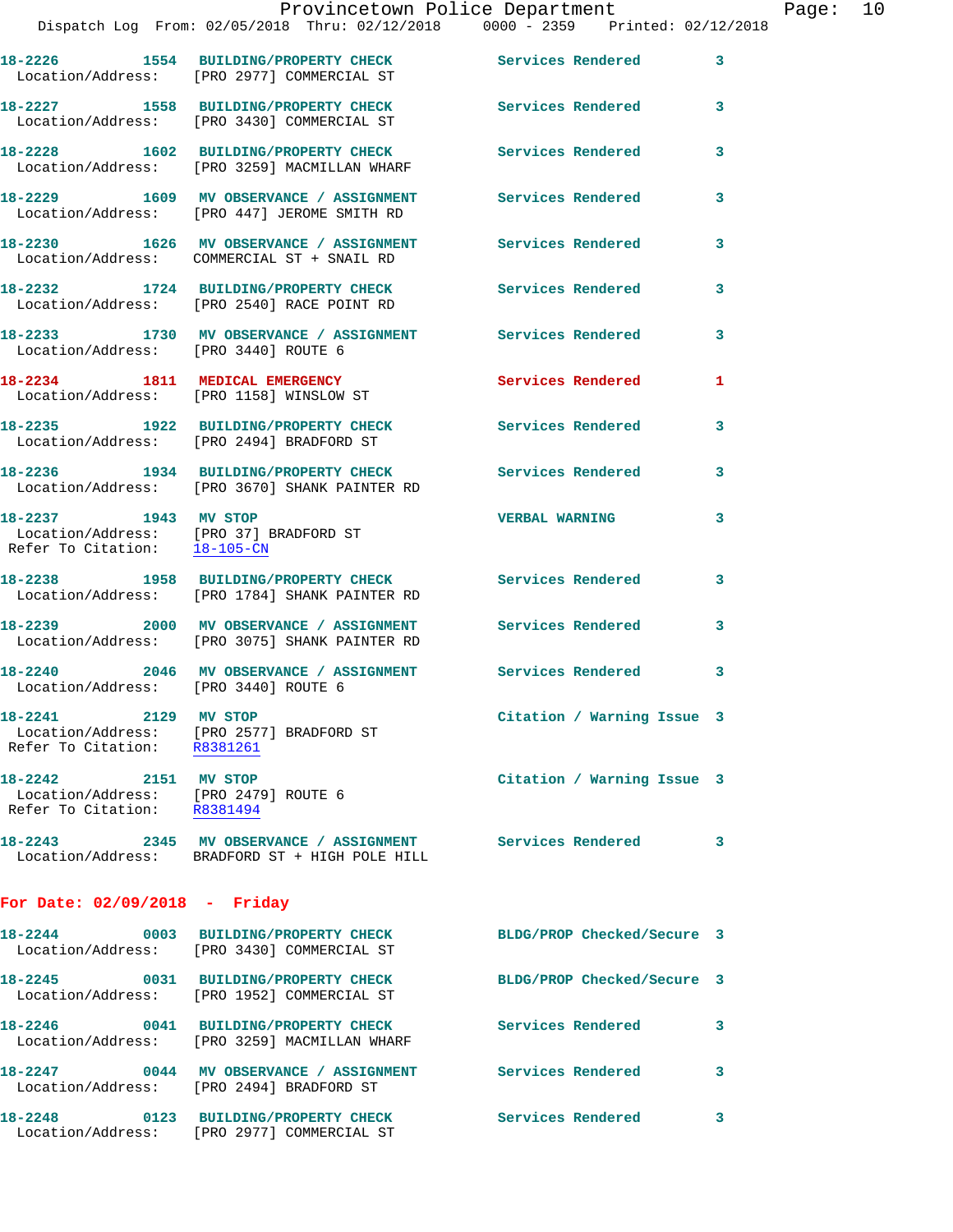|                                        | 18-2249 0206 BUILDING/PROPERTY CHECK BLDG/PROP Checked/Secure 3<br>Location/Address: [PRO 1646] WINSLOW ST |                            |                            |
|----------------------------------------|------------------------------------------------------------------------------------------------------------|----------------------------|----------------------------|
| Location/Address: [PRO 2521] ROUTE 6   | 18-2250 0236 MV OBSERVANCE / ASSIGNMENT Services Rendered 3                                                |                            |                            |
|                                        | 18-2251 0246 BUILDING/PROPERTY CHECK<br>Location/Address: [PRO 444] HIGH POLE HILL                         | BLDG/PROP Checked/Secure 3 |                            |
|                                        | 18-2252 0400 BUILDING/PROPERTY CHECK<br>Location/Address: [PRO 3609] COMMERCIAL ST                         | BLDG/PROP Checked/Secure 3 |                            |
|                                        | 18-2253 0435 BUILDING/PROPERTY CHECK<br>Location/Address: [PRO 521] ROUTE 6                                | <b>Services Rendered</b>   | 3                          |
| Location/Address: ROUTE 6 + SNAIL RD   | 18-2255 0541 MV OBSERVANCE / ASSIGNMENT Services Rendered                                                  |                            | $\mathbf{3}$               |
| Location/Address: [PRO 569] WINSLOW ST | 18-2257 0756 SERVICE CALL - POLICE                                                                         | Services Rendered          | $\overline{\phantom{a}}$ 3 |
|                                        | 18-2258 0829 BUILDING/PROPERTY CHECK<br>Location/Address: [PRO 2500] COMMERCIAL ST                         | BLDG/PROP Checked/Secure 3 |                            |
|                                        | 18-2259 0833 MV OBSERVANCE / ASSIGNMENT<br>Location/Address: [PRO 3430] COMMERCIAL ST                      | <b>Services Rendered</b>   | 3                          |
|                                        | 18-2260 0907 BUILDING/PROPERTY CHECK<br>Location/Address: [PRO 3259] MACMILLAN WHARF                       | <b>Services Rendered</b>   | 3                          |
|                                        | 18-2262 0914 BUILDING/PROPERTY CHECK<br>Location/Address: [PRO 2483] COMMERCIAL ST                         | <b>Services Rendered</b>   | 3                          |
|                                        | 18-2263 0918 PARK, WALK & TALK<br>Location/Address: [PRO 539] SHANK PAINTER RD                             | Services Rendered          | $\mathbf{2}$               |
| Location/Address: [PRO 3440] ROUTE 6   | 18-2264 0956 MV OBSERVANCE / ASSIGNMENT                                                                    | Services Rendered 3        |                            |
|                                        | 18-2265 1029 BUILDING/PROPERTY CHECK<br>Location/Address: [PRO 1638] COMMERCIAL ST                         | BLDG/PROP Checked/Secure 3 |                            |
|                                        | 18-2266 1054 BUILDING/PROPERTY CHECK<br>Location/Address: [PRO 2490] PROVINCELANDS RD                      | Services Rendered 3        |                            |
|                                        | 18-2267 1103 BUILDING/PROPERTY CHECK<br>Location/Address: [PRO 2540] RACE POINT RD                         | Services Rendered          | 3                          |
| 18-2268                                | 1121 BUILDING/PROPERTY CHECK<br>Location/Address: [PRO 2481] TREMONT ST                                    | <b>Services Rendered</b>   | 3                          |
| Location/Address: [PRO 3287] ROUTE 6   | 18-2269 1125 BUILDING/PROPERTY CHECK                                                                       | BLDG/PROP Checked/Secure 3 |                            |
| 18-2270 1144 PARK, WALK & TALK         | Location/Address: [PRO 3004] BRADFORD ST                                                                   | Services Rendered          | $\mathbf{2}$               |
|                                        | 18-2271 1241 MV OBSERVANCE / ASSIGNMENT<br>Location/Address: [PRO 539] SHANK PAINTER RD                    | <b>Services Rendered</b>   | $\mathbf{3}$               |
| 18-2272 1306 MEDICAL EMERGENCY         | Location/Address: [PRO 1892] SHANK PAINTER RD                                                              | Services Rendered          | 1                          |
|                                        | 18-2274 1332 MV OBSERVANCE / ASSIGNMENT Services Rendered<br>Location: [PRO 3672] TOWN LINE                |                            | 3                          |
|                                        | 18-2275 1345 MEDICAL EMERGENCY<br>Location/Address: [PRO 3004] BRADFORD ST                                 | Transported to Hospital 1  |                            |

**18-2276 1412 BUILDING/PROPERTY CHECK Services Rendered 3**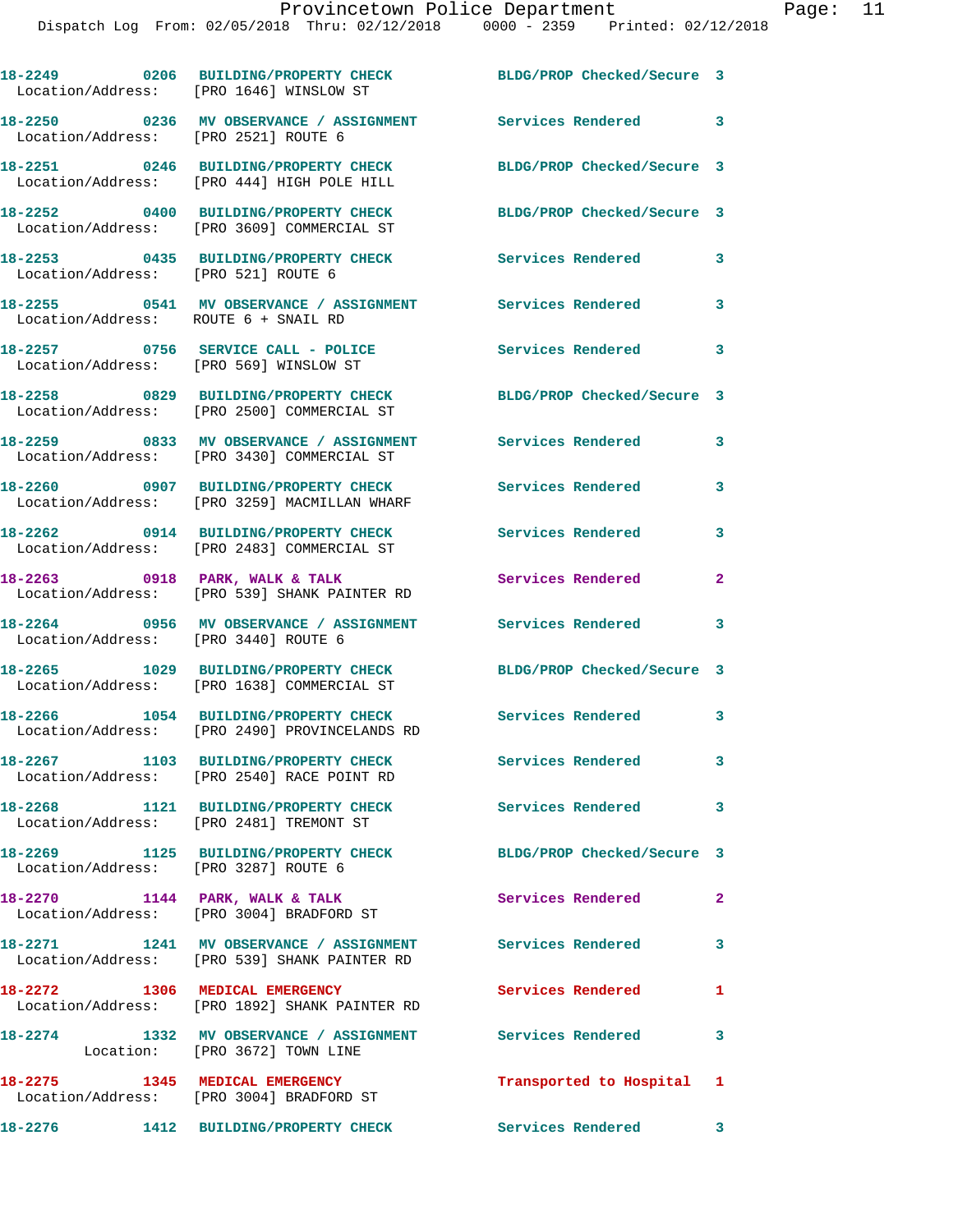|                                                                    | Provincetown Police Department<br>Dispatch Log From: 02/05/2018 Thru: 02/12/2018 0000 - 2359 Printed: 02/12/2018 |                            | Page: 12     |  |
|--------------------------------------------------------------------|------------------------------------------------------------------------------------------------------------------|----------------------------|--------------|--|
|                                                                    | Location/Address: [PRO 564] BAYBERRY AVE                                                                         |                            |              |  |
|                                                                    | 18-2278 1412 PARK, WALK & TALK Services Rendered 2<br>Location/Address: [PRO 2500] COMMERCIAL ST                 |                            |              |  |
|                                                                    | 18-2279 1448 SERVICE CALL - SCHOOL Services Rendered 3<br>Location/Address: [PRO 569] WINSLOW ST                 |                            |              |  |
|                                                                    | 18-2281 1544 PARK, WALK & TALK<br>Location/Address: [PRO 105] COMMERCIAL ST                                      | Services Rendered          | $\mathbf{2}$ |  |
| 18-2282 1621 MV STOP                                               | Location/Address: [PRO 3314] COMMERCIAL ST<br>Refer To Citation: 18-106-CN                                       | <b>VERBAL WARNING</b>      | 3            |  |
|                                                                    | 18-2284 1742 BUILDING/PROPERTY CHECK Services Rendered 3<br>Location/Address: [PRO 106] COMMERCIAL ST            |                            |              |  |
|                                                                    | 18-2285 1755 PARK, WALK & TALK<br>Location/Address: [PRO 569] WINSLOW ST                                         | Services Rendered          | $\mathbf{2}$ |  |
|                                                                    | 18-2286 1842 MV OBSERVANCE / ASSIGNMENT Services Rendered 3<br>Location/Address: [PRO 537] SHANK PAINTER RD      |                            |              |  |
| Location/Address: [TRU 310] ROUTE 6                                | 18-2287 1856 ASSIST DEPARTMENT / MUTUAL AID Services Rendered                                                    |                            | 3            |  |
| Location/Address: [PRO 569] WINSLOW ST                             | 18-2289 1943 SERVICE CALL - SCHOOL Services Rendered 3                                                           |                            |              |  |
|                                                                    | 18-2290 2029 BUILDING/PROPERTY CHECK BLDG/PROP Checked/Secure 3<br>Location/Address: [PRO 526] RYDER ST EXT      |                            |              |  |
|                                                                    | 18-2291 2031 BUILDING/PROPERTY CHECK<br>Location/Address: [PRO 3259] MACMILLAN WHARF                             | Services Rendered 3        |              |  |
|                                                                    | 18-2292 2033 BUILDING/PROPERTY CHECK Services Rendered<br>Location/Address: [PRO 3242] COMMERCIAL ST             |                            | 3            |  |
| 18-2293 2034 NOISE COMPLAINT<br>Location/Address: [PRO 2] ALDEN ST |                                                                                                                  | Services Rendered          | 3            |  |
| Location/Address: [PRO 94] BRADFORD ST                             | 18-2294 2121 MV OBSERVANCE / ASSIGNMENT Services Rendered 3                                                      |                            |              |  |
|                                                                    | 18-2295 2216 BUILDING/PROPERTY CHECK Services Rendered 3<br>Location/Address: [PRO 3670] SHANK PAINTER RD        |                            |              |  |
| Location/Address: [PRO 94] BRADFORD ST                             | 18-2296 2354 BUILDING/PROPERTY CHECK BLDG/PROP Checked/Secure 3                                                  |                            |              |  |
| For Date: $02/10/2018$ - Saturday                                  |                                                                                                                  |                            |              |  |
|                                                                    | 18-2297 0001 MV OBSERVANCE / ASSIGNMENT Services Rendered<br>Location/Address: BRADFORD ST + STANDISH ST         |                            | 3            |  |
|                                                                    | 18-2298 0025 BUILDING/PROPERTY CHECK<br>Location/Address: [PRO 526] RYDER ST EXT                                 | BLDG/PROP Checked/Secure 3 |              |  |
|                                                                    | 18-2299 0051 BUILDING/PROPERTY CHECK BLDG/PROP Checked/Secure 3<br>Location/Address: [PRO 1780] JOHNSON ST       |                            |              |  |
|                                                                    | 18-2300 0051 MV OBSERVANCE / ASSIGNMENT Services Rendered 3<br>Location/Address: BRADFORD ST + RYDER ST          |                            |              |  |
|                                                                    | 18-2301 0056 BAR CHECK<br>Location/Address: [PRO 2737] COMMERCIAL ST                                             | Services Rendered          | $\mathbf{2}$ |  |
|                                                                    | 18-2302 0118 MV OBSERVANCE / ASSIGNMENT Services Rendered 3                                                      |                            |              |  |

Location/Address: [PRO 2494] BRADFORD ST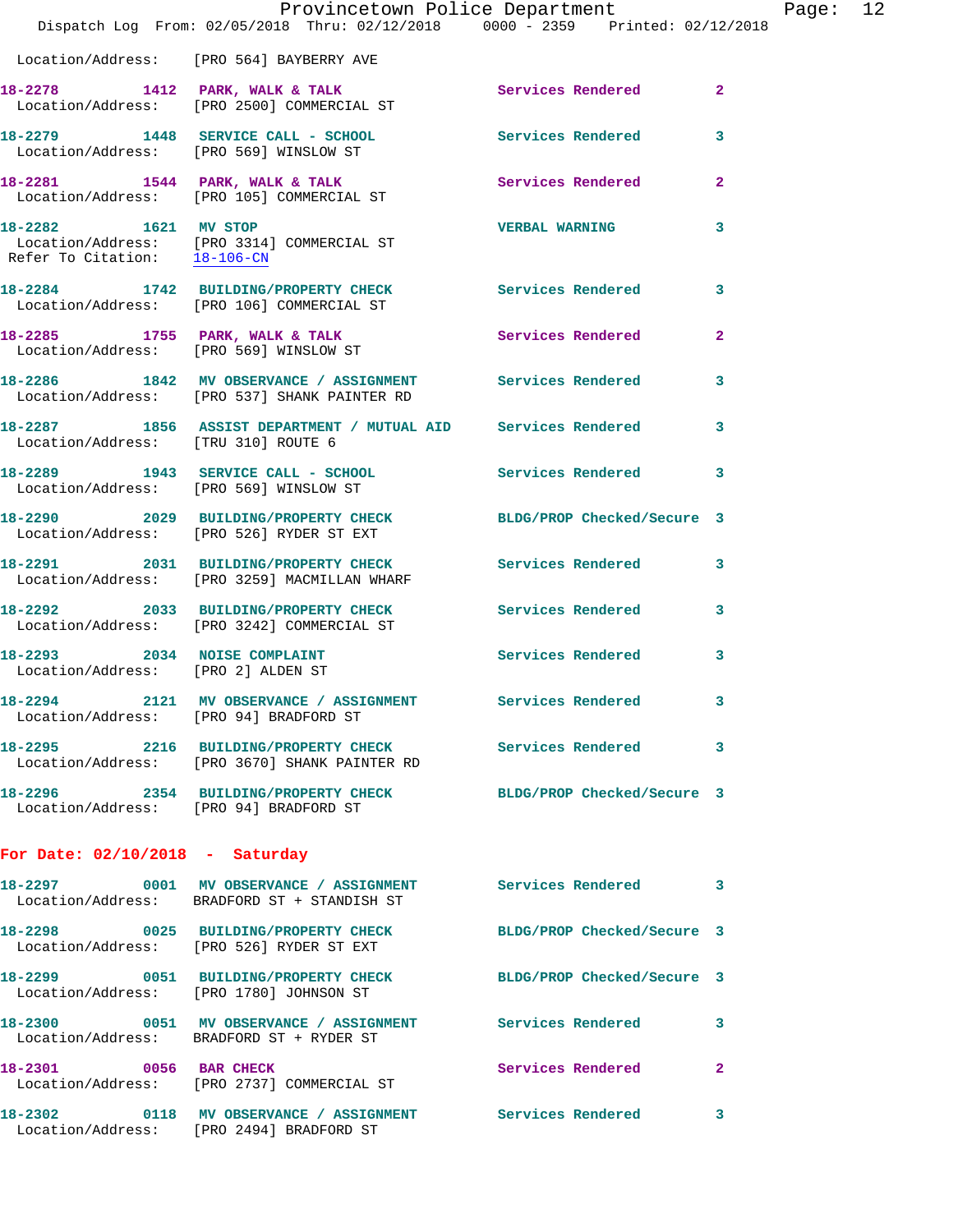Dispatch Log From: 02/05/2018 Thru: 02/12/2018 0000 - 2359 Printed: 02/12/2018

**18-2303 0136 BUILDING/PROPERTY CHECK BLDG/PROP Checked/Secure 3**  Location/Address: [PRO 530] SHANK PAINTER RD **18-2304 0210 BUILDING/PROPERTY CHECK BLDG/PROP Checked/Secure 3**  Location/Address: [PRO 3489] COMMERCIAL ST **18-2305 0259 BUILDING/PROPERTY CHECK BLDG/PROP Checked/Secure 3**  Location/Address: [PRO 1989] COMMERCIAL ST **18-2306 0314 BUILDING/PROPERTY CHECK BLDG/PROP Checked/Secure 3**  Location/Address: [PRO 1638] COMMERCIAL ST **18-2307 0319 BUILDING/PROPERTY CHECK Services Rendered 3**  Location/Address: [PRO 3259] MACMILLAN WHARF **18-2308 0350 BUILDING/PROPERTY CHECK Services Rendered 3**  Location/Address: [PRO 564] BAYBERRY AVE **18-2309 0350 GENERAL INFO No Action Required 3**  Location/Address: [PRO 2045] BAYBERRY AVE **18-2310 0519 BUILDING/PROPERTY CHECK BLDG/PROP Checked/Secure 3**  Location/Address: [PRO 379] COMMERCIAL ST **18-2311 0552 PARK, WALK & TALK Services Rendered 2**  Location/Address: [PRO 516] RACE POINT RD **18-2312 0554 BUILDING/PROPERTY CHECK BLDG/PROP Checked/Secure 3**  Location/Address: [PRO 447] JEROME SMITH RD **18-2313 0557 MV OBSERVANCE / ASSIGNMENT Services Rendered 3**  Location/Address: JEROME SMITH RD + SHANK PAINTER RD **18-2314 0630 BUILDING/PROPERTY CHECK BLDG/PROP Checked/Secure 3**  Location/Address: [PRO 519] RACE POINT RD **18-2316 0917 BUILDING/PROPERTY CHECK BLDG/PROP Checked/Secure 3**  Location/Address: [PRO 3287] ROUTE 6 **18-2324 1000 SERVICE CALL - POLICE Services Rendered 3**  Location: [HYA] MEETING 18-2318 1030 FUNERAL **1031 1031 1031 1032 1033 104** Services Rendered 2 Location/Address: [PRO 1645] HARRY KEMP WAY **18-2319 1045 MEDICAL EMERGENCY Transported to Hospital 1**  Location/Address: [PRO 440] HARRY KEMP WAY **18-2321 1200 MEDICAL EMERGENCY Services Rendered 1**  Location/Address: BRADFORD ST **18-2323 1258 COMPLAINT - GENERAL Services Rendered 3**  Location/Address: [PRO 1493] UPPER MILLER HILL RD **18-2325 1358 ASSIST DEPARTMENT / MUTUAL AID Referred to Other Agency 3**  Location/Address: [PRO 519] RACE POINT RD 18-2326 1410 FOLLOW UP **Services Rendered** 2 Location/Address: [PRO 1935] BAYBERRY AVE 18-2327 1434 FOLLOW UP Services Rendered 2 Location/Address: [PRO 3296] SHANK PAINTER RD Refer To Accident: 18-8-AC **18-2329 1524 SERVICE CALL - POLICE Services Rendered 3**  Location/Address: [PRO 542] SHANK PAINTER RD 18-2330 **1558 PARK, WALK & TALK Services Rendered** 2

Location/Address: [PRO 105] COMMERCIAL ST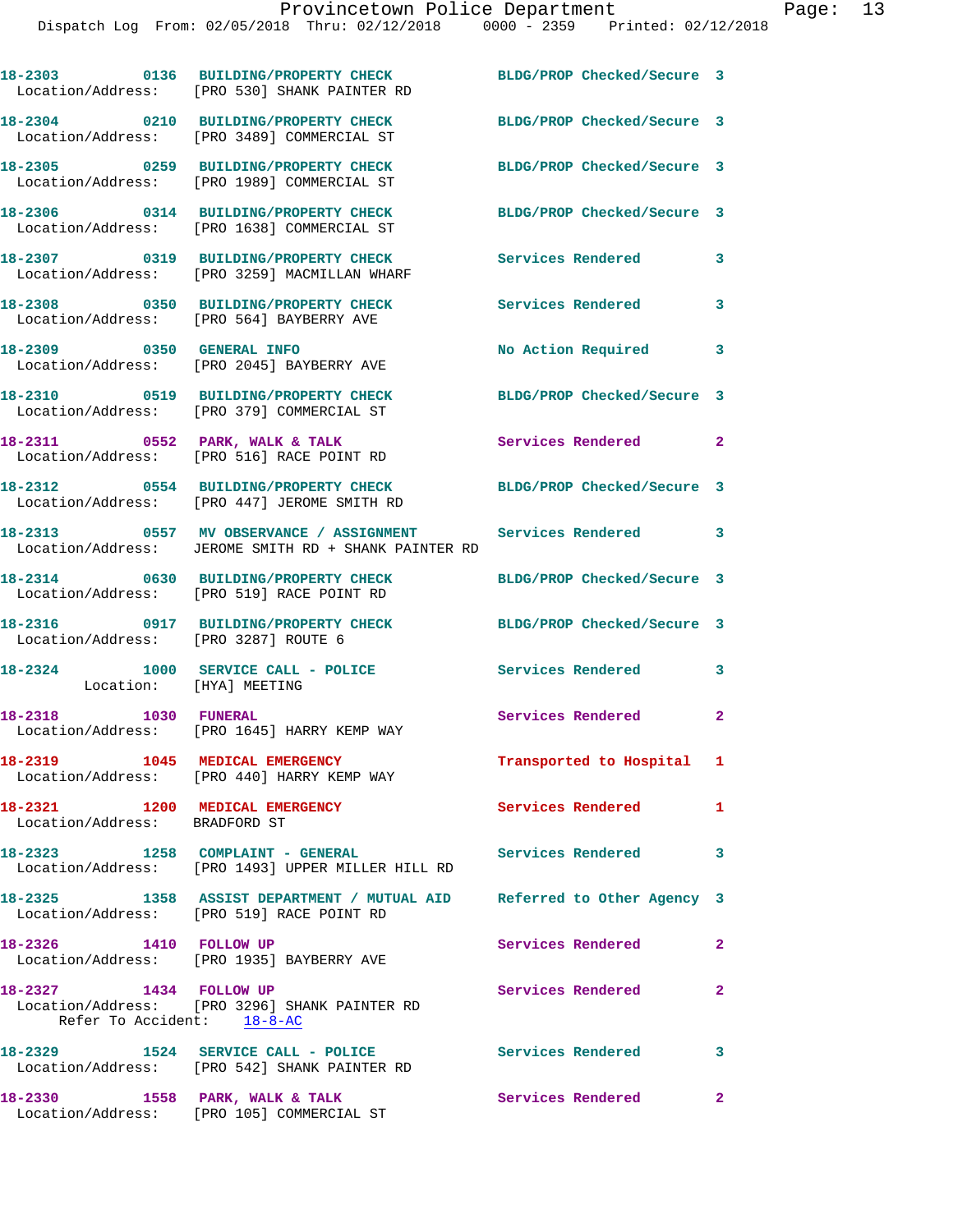|                                                                                              | Dispatch Log From: 02/05/2018 Thru: 02/12/2018 0000 - 2359 Printed: 02/12/2018                               | Provincetown Police Department |                | Page: 14 |  |
|----------------------------------------------------------------------------------------------|--------------------------------------------------------------------------------------------------------------|--------------------------------|----------------|----------|--|
|                                                                                              | 18-2331 1634 BUILDING/PROPERTY CHECK Services Rendered<br>Location/Address: [PRO 2483] COMMERCIAL ST         |                                | 3              |          |  |
| 18-2332 1806 MV STOP                                                                         | Location/Address: [PRO 1892] SHANK PAINTER RD<br>Refer To Citation: 18-107-CN                                | <b>VERBAL WARNING</b>          | 3              |          |  |
|                                                                                              | 18-2333 1824 SERVICE CALL - POLICE<br>Location/Address: [PRO 3331] COMMERCIAL ST                             | Services Rendered              | 3              |          |  |
|                                                                                              | 18-2334 1841 BUILDING/PROPERTY CHECK Services Rendered<br>Location/Address: [PRO 3259] MACMILLAN WHARF       |                                | 3              |          |  |
|                                                                                              | 18-2336 1908 BUILDING/PROPERTY CHECK<br>Location/Address: [PRO 539] SHANK PAINTER RD                         | BLDG/PROP Checked/Secure 3     |                |          |  |
|                                                                                              | 18-2337 1913 BUILDING/PROPERTY CHECK Services Rendered<br>Location/Address: [PRO 3242] COMMERCIAL ST         |                                | 3              |          |  |
|                                                                                              | 18-2338 1914 BUILDING/PROPERTY CHECK Services Rendered 3<br>Location/Address: [PRO 1638] COMMERCIAL ST       |                                |                |          |  |
|                                                                                              | 18-2339 2025 MV COMPLAINT<br>Location/Address: [PRO 1453] BRADFORD ST                                        | Services Rendered              | $\overline{2}$ |          |  |
|                                                                                              | 18-2340 2047 ASSIST DEPARTMENT / MUTUAL AID Could Not Locate<br>Location/Address: [PRO 542] SHANK PAINTER RD |                                | 3              |          |  |
|                                                                                              | 18-2341 2347 BUILDING/PROPERTY CHECK Services Rendered<br>Location/Address: [PRO 2977] COMMERCIAL ST         |                                | 3              |          |  |
|                                                                                              | 18-2342 2351 BUILDING/PROPERTY CHECK Services Rendered<br>Location/Address: [PRO 3430] COMMERCIAL ST         |                                | 3              |          |  |
|                                                                                              |                                                                                                              |                                | 3              |          |  |
|                                                                                              | 18-2344 2359 MV COMPLAINT<br>Location/Address: [PRO 2675] COMMERCIAL ST                                      | Could Not Locate               | $\mathbf{2}$   |          |  |
| For Date: $02/11/2018$ - Sunday                                                              |                                                                                                              |                                |                |          |  |
|                                                                                              | 18-2346  0115 SERVICE CALL - POLICE  Services Rendered<br>Location/Address: [PRO 542] SHANK PAINTER RD       |                                | 3              |          |  |
|                                                                                              | 18-2347   0130 MV OBSERVANCE / ASSIGNMENT   Services Rendered<br>Location/Address: BRADFORD ST + HOWLAND ST  |                                | 3              |          |  |
| 18-2348 0131 MV STOP<br>Location/Address: HARRY KEMP WAY<br>Refer To Citation: 18-108-CN     |                                                                                                              | <b>VERBAL WARNING</b>          | 3              |          |  |
|                                                                                              | 18-2349 0251 BUILDING/PROPERTY CHECK Services Rendered<br>Location/Address: [PRO 3317] CEMETERY RD           |                                | 3              |          |  |
| Location/Address: [PRO 3440] ROUTE 6                                                         | 18-2350 0504 MV OBSERVANCE / ASSIGNMENT Services Rendered                                                    |                                | 3              |          |  |
| 18-2351 0515 MV STOP<br>Location/Address: ROUTE 6 + SNAIL RD<br>Refer To Citation: 18-109-CN |                                                                                                              | <b>VERBAL WARNING</b>          | 3              |          |  |
| 18-2352 0739 FOLLOW UP<br>Refer To Accident: 18-8-AC                                         | Location/Address: [PRO 542] SHANK PAINTER RD                                                                 | Services Rendered              | $\mathbf{2}$   |          |  |
|                                                                                              | 18-2353 0803 MV OBSERVANCE / ASSIGNMENT Services Rendered<br>Location/Address: [PRO 1650] BRADFORD ST EXT    |                                | 3              |          |  |
| 18-2354 0819 MV HIT & RUN                                                                    |                                                                                                              | Services Rendered              | $\mathbf{2}$   |          |  |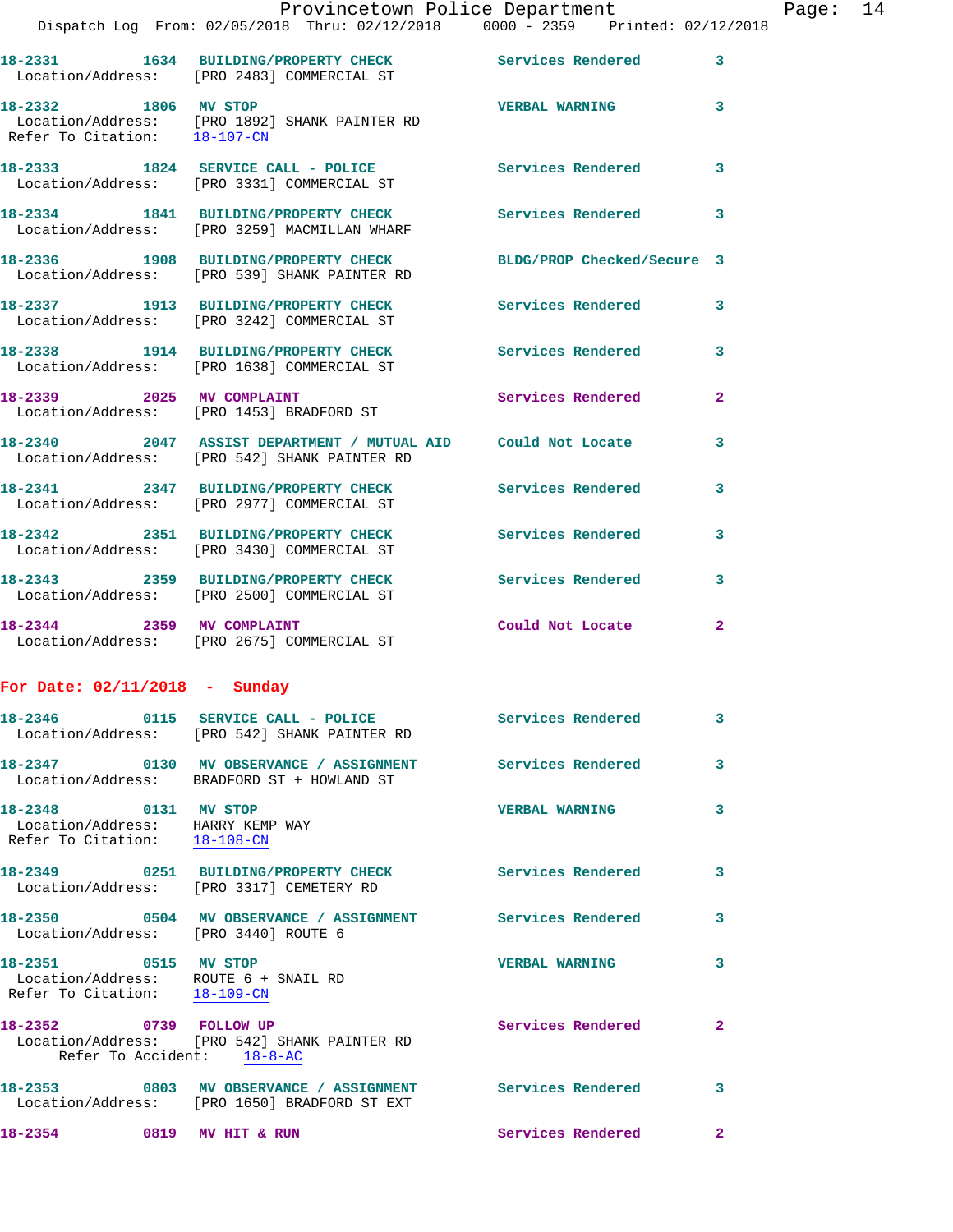|                                      | Dispatch Log From: 02/05/2018 Thru: 02/12/2018 0000 - 2359 Printed: 02/12/2018                               | Provincetown Police Department The Page: 15 |              |   |  |
|--------------------------------------|--------------------------------------------------------------------------------------------------------------|---------------------------------------------|--------------|---|--|
| Refer To Accident: 18-11-AC          | Location/Address: [PRO 1665] CONWELL ST                                                                      |                                             |              |   |  |
|                                      | 18-2355 0830 BUILDING/PROPERTY CHECK Services Rendered 3<br>Location/Address: [PRO 3259] MACMILLAN WHARF     |                                             |              |   |  |
|                                      | 18-2356 0831 COMPLAINT - GENERAL FOLLOW UP 3<br>Location/Address: [PRO 2817] COMMODORE AVE                   |                                             |              | 1 |  |
|                                      | 18-2357 0950 MEDICAL EMERGENCY<br>Location/Address: [PRO 440] HARRY KEMP WAY                                 | Transported to Hospital 1                   |              |   |  |
|                                      | 18-2359 1043 BUILDING/PROPERTY CHECK Services Rendered 3<br>Location/Address: [PRO 564] BAYBERRY AVE         |                                             |              |   |  |
|                                      | 18-2360 1058 MV OBSERVANCE / ASSIGNMENT Services Rendered 3<br>Location/Address: [PRO 2521] ROUTE 6          |                                             |              |   |  |
|                                      | 18-2361 1126 LOST PROPERTY<br>Location/Address: [PRO 542] SHANK PAINTER RD                                   | Services Rendered                           | $\mathbf{3}$ |   |  |
|                                      | 18-2362 1308 BUILDING/PROPERTY CHECK Services Rendered 3<br>Location/Address: [PRO 564] BAYBERRY AVE         |                                             |              |   |  |
| Location/Address: [PRO 2521] ROUTE 6 | 18-2363 1308 MV OBSERVANCE / ASSIGNMENT Services Rendered 3                                                  |                                             |              |   |  |
|                                      | 18-2364 1330 MV OBSERVANCE / ASSIGNMENT Services Rendered 3<br>Location/Address: [PRO 3430] COMMERCIAL ST    |                                             |              |   |  |
|                                      | 18-2366 1412 FOLLOW UP<br>Location/Address: [PRO 542] SHANK PAINTER RD                                       | Services Rendered                           | $\mathbf{2}$ |   |  |
| Location/Address: [PRO 521] ROUTE 6  | 18-2365 1414 BUILDING/PROPERTY CHECK Services Rendered 3                                                     |                                             |              |   |  |
|                                      | 18-2367 1426 BUILDING/PROPERTY CHECK Services Rendered<br>Location/Address: [PRO 2898] JEROME SMITH RD       |                                             | $\mathbf{3}$ |   |  |
| 1431 ANIMAL CALL<br>18-2368          | Location/Address: WASHINGTON AVE                                                                             | Services Rendered 2                         |              |   |  |
|                                      | 18-2369 1549 ANIMAL CALL<br>Location/Address: [PRO 1514] BRADFORD ST                                         | Transferred Custody 2                       |              |   |  |
|                                      | 18-2371 1608 MV OBSERVANCE / ASSIGNMENT<br>Location/Address: COMMERCIAL ST + SNAIL RD                        | No Action Required 3                        |              |   |  |
|                                      | 1616 BUILDING/PROPERTY CHECK BLDG/PROP Checked/Secure 3<br>Location/Address: [PRO 1778] SHANK PAINTER RD     |                                             |              |   |  |
|                                      | 18-2373 1630 BUILDING/PROPERTY CHECK<br>Location/Address: [PRO 182] COMMERCIAL ST                            | BLDG/PROP Checked/Secure 3                  |              |   |  |
|                                      | 18-2374 1632 PARK, WALK & TALK<br>Location/Address: [PRO 105] COMMERCIAL ST                                  | Services Rendered 2                         |              |   |  |
|                                      | 18-2375 1727 BUILDING/PROPERTY CHECK BLDG/PROP Checked/Secure 3<br>Location/Address: [PRO 182] COMMERCIAL ST |                                             |              |   |  |
|                                      | 18-2376 1733 MV OBSERVANCE / ASSIGNMENT Services Rendered 3<br>Location/Address: [PRO 2478] BRADFORD ST      |                                             |              |   |  |
| 18-2377 1748 FOLLOW UP               | Location/Address: [PRO 2817] COMMODORE AVE                                                                   | FOLLOW UP                                   | $\mathbf{2}$ |   |  |

**18-2378 1834 BUILDING/PROPERTY CHECK Services Rendered 3**  Location/Address: [PRO 3259] MACMILLAN WHARF

**18-2379 1845 BUILDING/PROPERTY CHECK BLDG/PROP Checked/Secure 3**  Location/Address: [PRO 530] SHANK PAINTER RD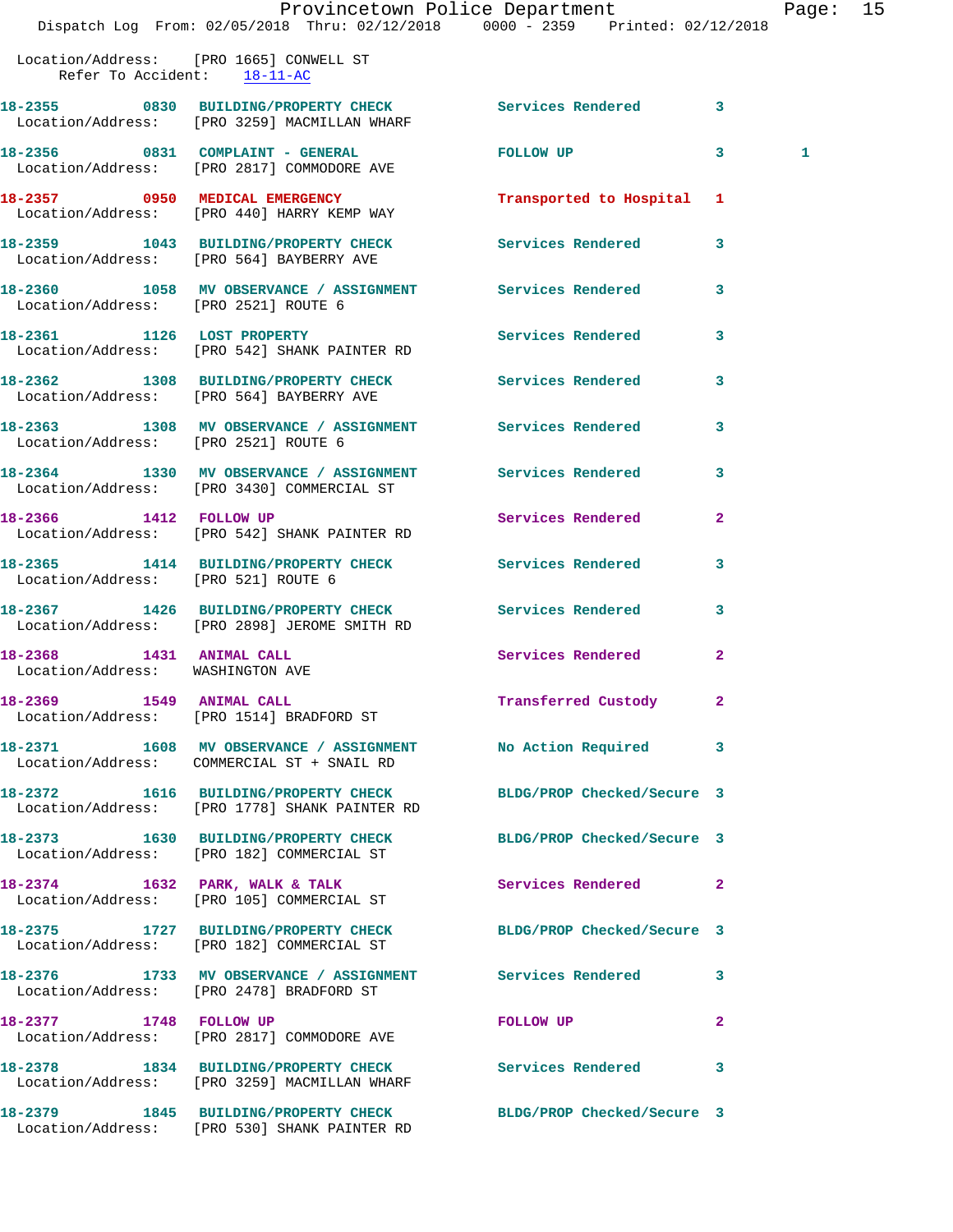| Location/Address: [PRO 2520] PRINCE ST | 18-2380 1853 BUILDING/PROPERTY CHECK BLDG/PROP Checked/Secure 3                       |                                      |                         |
|----------------------------------------|---------------------------------------------------------------------------------------|--------------------------------------|-------------------------|
|                                        | 18-2382 1943 HARASSMENT / THREATS<br>Location/Address: [PRO 542] SHANK PAINTER RD     | <b>Services Rendered</b><br>$\sim$ 2 |                         |
|                                        | 18-2381 1944 BUILDING/PROPERTY CHECK<br>Location/Address: [PRO 2206] PILGRIMS LANDING | BLDG/PROP Checked/Secure 3           |                         |
|                                        | 18-2383 2047 MV OBSERVANCE / ASSIGNMENT<br>Location/Address: BRADFORD ST + RYDER ST   | <b>Services Rendered</b>             | 3                       |
|                                        | 18-2384 2107 MV OBSERVANCE / ASSIGNMENT<br>Location/Address: HOWLAND ST + BRADFORD ST | <b>Services Rendered</b>             | 3                       |
|                                        | 18-2386 2148 BUILDING/PROPERTY CHECK<br>Location/Address: [PRO 182] COMMERCIAL ST     | No Action Required                   | 3                       |
|                                        | 18-2387 2201 BUILDING/PROPERTY CHECK<br>Location/Address: [PRO 444] HIGH POLE HILL    | <b>Services Rendered</b>             | 3                       |
|                                        | 18-2388 2231 BUILDING/PROPERTY CHECK<br>Location/Address: [PRO 545] SHANK PAINTER RD  | Services Rendered                    | 3                       |
|                                        | 18-2389 2346 BUILDING/PROPERTY CHECK<br>Location/Address: [PRO 2977] COMMERCIAL ST    | <b>Services Rendered</b>             | 3                       |
|                                        | 18-2390 2351 BUILDING/PROPERTY CHECK<br>Location/Address: [PRO 3430] COMMERCIAL ST    | <b>Services Rendered</b>             | 3                       |
| For Date: $02/12/2018$ - Monday        |                                                                                       |                                      |                         |
|                                        | 18-2391 0008 BUILDING/PROPERTY CHECK<br>Location/Address: [PRO 2483] COMMERCIAL ST    | <b>Services Rendered</b> 3           |                         |
|                                        | 18-2392 0015 BUILDING/PROPERTY CHECK<br>Location/Address: [PRO 530] SHANK PAINTER RD  | BLDG/PROP Checked/Secure 3           |                         |
|                                        | 18-2393 0020 MV OBSERVANCE / ASSIGNMENT<br>Location/Address: BRADFORD ST + HOWLAND ST | Services Rendered                    | $\overline{\mathbf{3}}$ |
|                                        |                                                                                       |                                      |                         |

Location/Address: BRADFORD ST + RYDER ST

 Location/Address: [PRO 2043] BRADFORD ST Refer To Citation: 18-110-CN

Location/Address: [PRO 3163] WINTHROP ST

**18-2397 0146 BUILDING/PROPERTY CHECK BLDG/PROP Checked/Secure 3**  Location/Address: [PRO 3259] MACMILLAN WHARF

**18-2398 0152 MV OBSERVANCE / ASSIGNMENT Services Rendered 3**  Vicinity of: [PRO 530] SHANK PAINTER RD

Location/Address: [PRO 2512] JEROME SMITH RD

 Location/Address: [PRO 2513] ROUTE 6 Refer To Citation: 18-112-CN

**18-2401 0522 BUILDING/PROPERTY CHECK BLDG/PROP Checked/Secure 3**  Location/Address: [PRO 545] SHANK PAINTER RD **18-2402 0531 MV STOP VERBAL WARNING 3** 

Location/Address: [PRO 2513] ROUTE 6

**18-2394 0041 MV OBSERVANCE / ASSIGNMENT Services Rendered 3 18-2395 0115 MV STOP VERBAL WARNING 3** 

**18-2396 0137 BUILDING/PROPERTY CHECK Services Rendered 3** 

**18-2399 0226 BUILDING/PROPERTY CHECK Services Rendered 3** 

**18-2400 0516 MV STOP VERBAL WARNING 3**